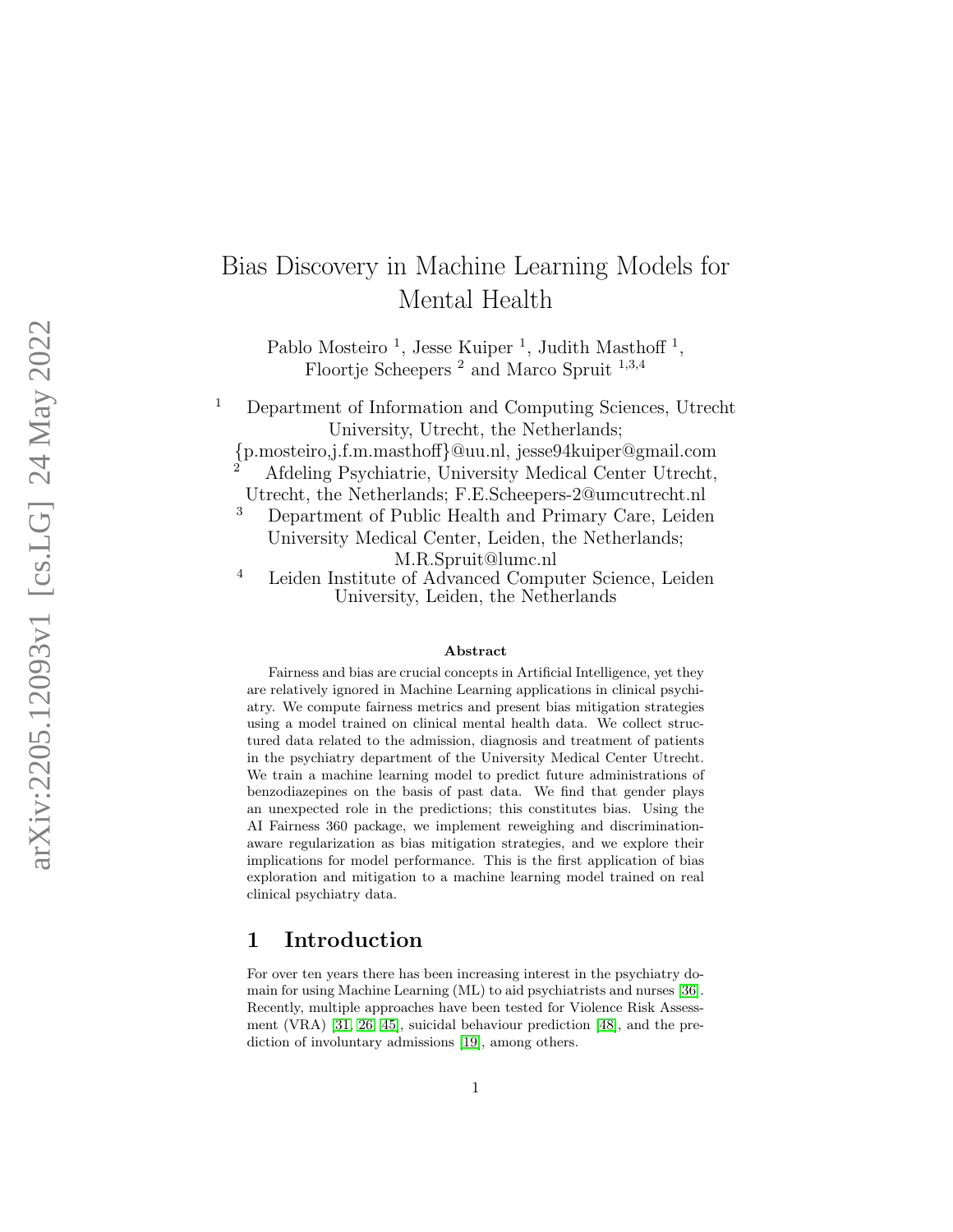Using ML for clinical psychiatry is appealing both as a time-saving instrument and as a way to provide insights to clinicians that might otherwise remain unexploited. Clinical ML models are usually trained on patient data, which includes some protected attributes, such as gender or ethnicity. We desire for models to give equivalent outputs for equivalent patients that differ only in the value of a protected attribute [\[9\]](#page-15-0). Yet, a systematic assessment of the fairness of ML models used for clinical psychiatry is lacking in the literature.

As a case study, we focus on the task of predicting future administrations of benzodiazepines. Benzodiazepines are prescription drugs used in the treatment of, for example, anxiety and insomnia. Long-term use of benzodiazepines is associated with increased medical risks, such as cancer [\[22\]](#page-17-2). In addition, benzodiazepines in high doses are addictive, with complicated withdrawal [\[39\]](#page-18-2). From a clinical perspective, gender should not play a role in the prescription of benzodiazepines [\[12,](#page-16-0) [49\]](#page-19-2). Yet biases in the prescription of benzodiazepines have been explored extensively in the literature; some protected attributes that contributed to bias were prescriber gender [\[5\]](#page-15-1), patient ethnicity [\[37,](#page-18-3) [7\]](#page-15-2), and patient gender [\[34\]](#page-18-4), as well as interaction effects between some of these protected attributes [\[30,](#page-18-5) [28\]](#page-17-3). There is no conclusive concensus regarding these correlations, with some studies finding no correlations between socio-demographic factors and benzodiazepines prescriptions [\[29\]](#page-17-4).

We explore the effects of gender fairness bias on a model trained to predict the future administration of benzodiazepines to psychiatric patients based on past data, including past doses of benzodiazepines. A possible use case of this model is to identify patients that are at risk of taking benzodiazepines for too long. We hypothesize that our model is likely to unfairly use the patient's gender in making predictions. If that is the case, then mitigation strategies must be put in place to reduce this bias. We expect that there will be a cost to predictive performance.

Our research questions are:

- 1. For a model trained to predict future administrations of benzodiazepines based on past data, does gender unfairly influence the decisions of the model?
- 2. If gender does influence the decisions of said model, how much model performance is sacrificed when applying mitigation strategies to avoid the bias?

To answer these questions, we employ a patient dataset from the University Medical Center (UMC) Utrecht and train a model to predict future administrations of benzodiazepines. We apply the bias discovery and mitigation toolbox AI Fairness 360 [\[4\]](#page-14-0). Whenever we find that gender bias is present in our model, we present an appropriate way to mitigate this bias. Our main contribution is a first implementation of a fairness evaluation and mitigation framework on real-world clinical data from the psychiatry domain. We present a way to mitigate a real and well known bias in benzodiazepine prescriptions, without loss of performance.

In Section [2](#page-2-0) we describe our materials and methods, including a review of previous work in the field. In Section [3](#page-8-0) we present our results, which we discuss in Section [4.](#page-8-1) We present our conclusions in Section [5.](#page-13-0)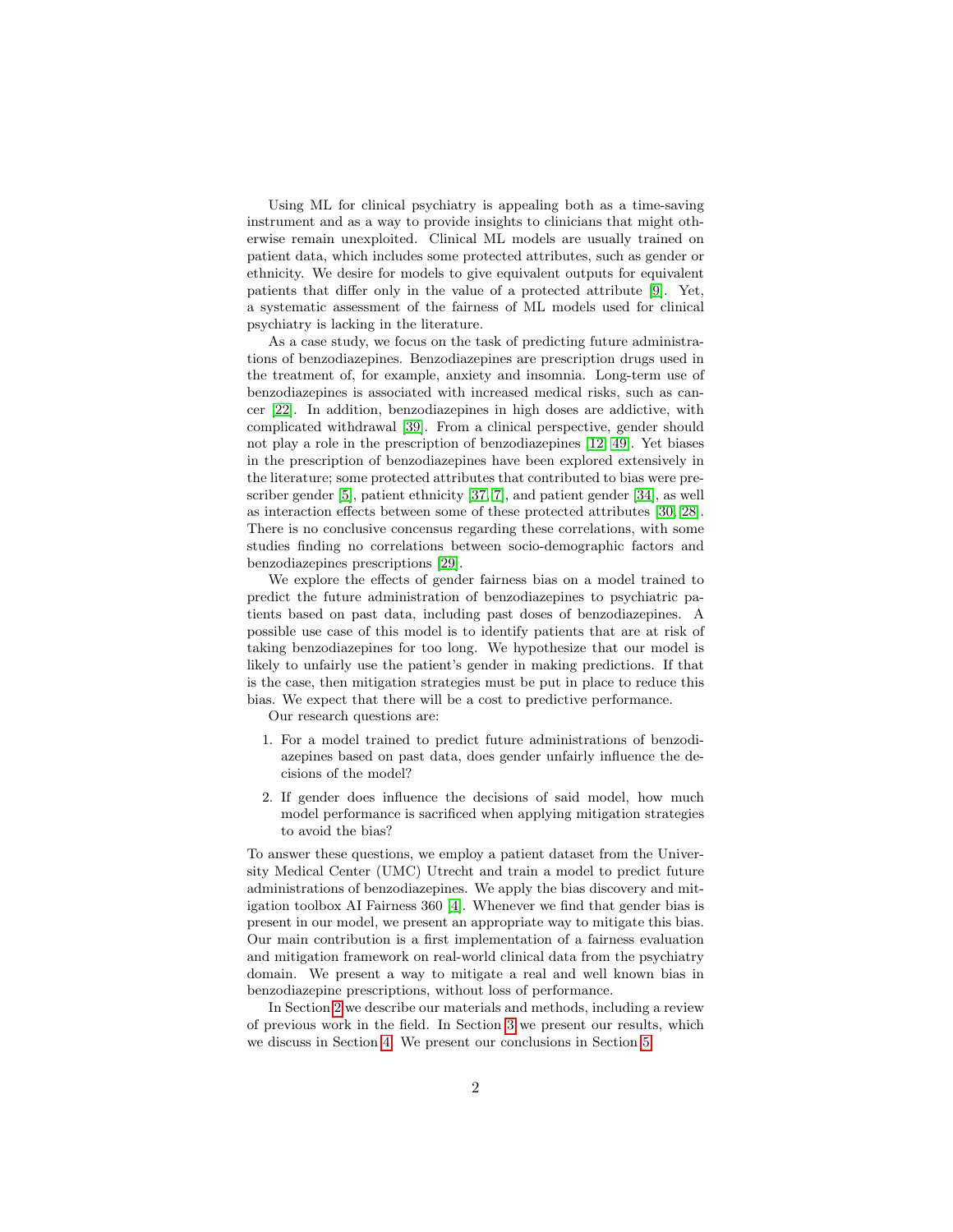### <span id="page-2-0"></span>2 Materials and Methods

#### 2.1 Related Work

The study of bias in machine learning has garnered attention for several years [\[2\]](#page-14-1). [\[11\]](#page-15-3) outlined the dangers of selection bias. Even when researchers attempt to be unbiased, problems might arise, such as bias from an earlier work trickling down into a new model [\[3\]](#page-14-2) or implicit bias from variables correlated with protected attributes [\[8,](#page-15-4) [25\]](#page-17-5). [\[6\]](#page-15-5) reviewed bias in machine learning, noting also that there is no industry standard for the definition of fairness. [\[10\]](#page-15-6) evaluated bias in a machine learning model used for university admissions; they also point out the difference between individual and group fairness, as do [\[52\]](#page-20-0). [\[17\]](#page-16-1) and [\[14\]](#page-16-2) provided theoretical frameworks for the study of fairness. Along the same lines, [\[41\]](#page-19-3) and [\[13\]](#page-16-3) provided metrics for the evaluation of fairness. [\[20\]](#page-17-6) and [\[21\]](#page-17-7) recommend methods for mitigating bias.

As for particular applications, [\[42\]](#page-19-4), [\[50\]](#page-19-5) and [\[51\]](#page-19-6) studied race and gender bias in facial analysis systems. [\[27\]](#page-17-8) evaluated fairness in dialogue systems. While they did not actually evaluate ML models, [\[23\]](#page-17-9) highlighted the importance of bias mitigation in AI for education.

In the medical domain, [\[15\]](#page-16-4) pointed out the importance of bias mitigation. Indeed, [\[47\]](#page-19-7) uncovered bias in post-operative complication predictions. [\[43\]](#page-19-8) found that disparities metrics change when transferring models across hospitals. Finally, [\[1\]](#page-14-3) explored the impact of random seeds on the fairness of classifiers using clinical data from MIMIC-III, and found that small sample sizes can also introduce bias.

No previous study on ML fairness or bias focuses on the psychiatry domain. This domain is interesting because bias seems to be present in the daily practice. We have already discussed in the introduction how bias is present in the prescription of benzodiazepines. There are also gender disparities in the prescription of zolpidem [\[16\]](#page-16-5) and in the act of seeking psychological help [\[32\]](#page-18-6). [\[44\]](#page-19-9) also found racial disparities in clinical diagnoses with mania. Furthermore, psychiatry is a domain where a large amount of data is in the form of unstructured text, which is starting to be exploited for ML solutions [\[40,](#page-18-7) [46\]](#page-19-10). Previous work has also focused on the explainability of text-based computational support systems in the psychiatry domain [\[18\]](#page-16-6). It will be crucial as these text-based models begin to be applied in the clinical practice to ensure that they too are unbiased towards protected attributes.

#### <span id="page-2-1"></span>2.2 Data

We employ de-identified patient data from Electronic Health Records (EHRs) from the psychiatry department at the UMC Utrecht. Patients in the dataset were admitted to the psychiatry department between June 2011 and May 2021. The five database tables included are: admissions, patient information, medication administered, diagnoses, and violence incidents. Table [1](#page-3-0) shows the variables present in each of the tables.

We construct a dataset where each data point is 14 days after the admission of a patient. We select only completed admissions (admission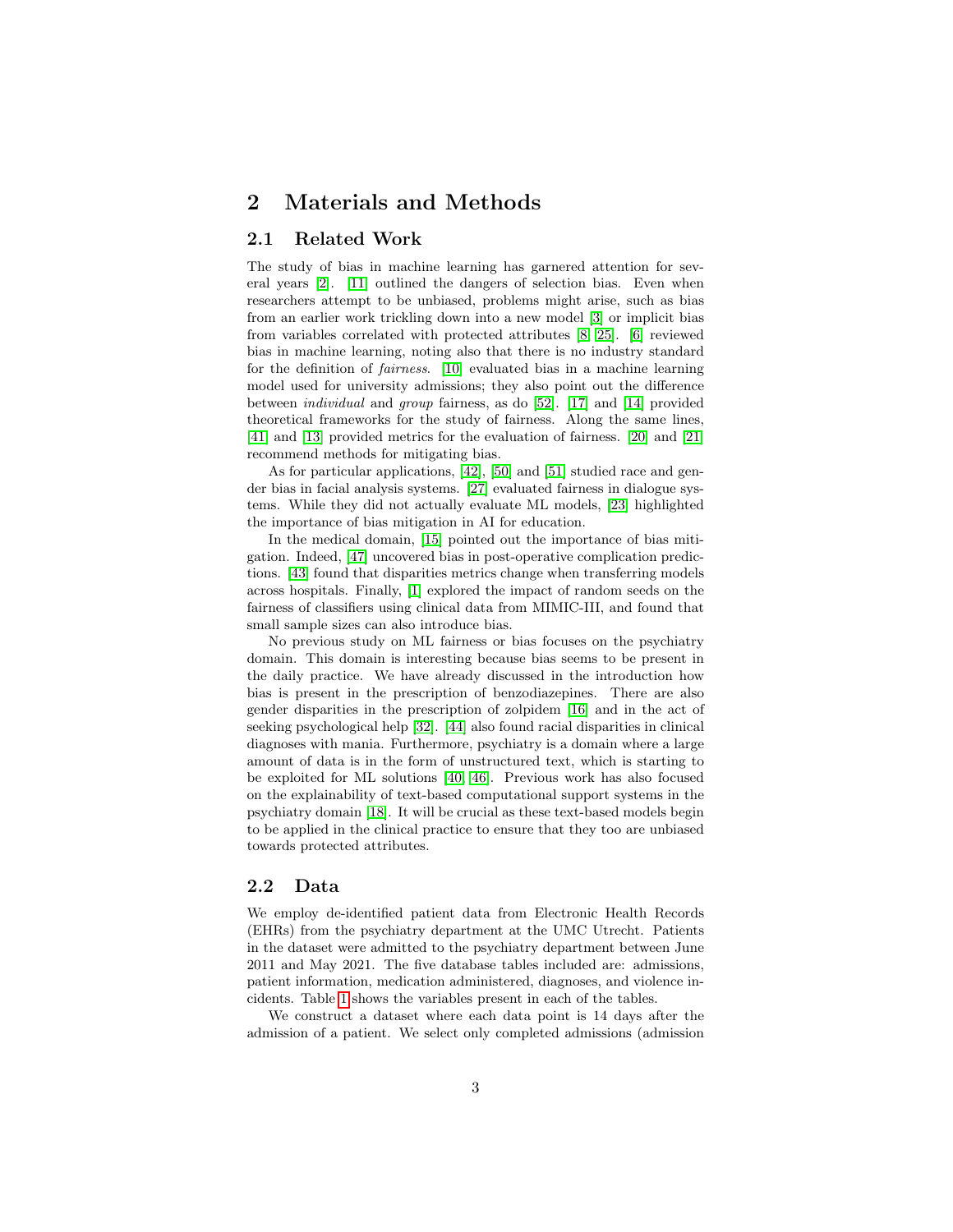<span id="page-3-0"></span>Table 1: Datasets retrieved from the psychiatry department of the UMC Utrecht, with the variables present in each dataset that are used for this study. Psychiatry is divided into four nursing wards. For the "medication" dataset, the "Administered" and "Not administered" variables contain in principle the same information; however, sometimes only one of them is filled.

| Dataset    | Variable                             | Type                 |  |
|------------|--------------------------------------|----------------------|--|
| Admissions | Admission ID                         | <b>Identifier</b>    |  |
|            | Patient ID                           | Identifier           |  |
|            | Nursing ward ID                      | Identifier           |  |
|            | Admission date                       | Date                 |  |
|            | Discharge date                       | Date                 |  |
|            | Admission time                       | Time                 |  |
|            | Discharge time                       | Time                 |  |
|            | Emergency                            | Boolean              |  |
|            | First admission                      | Boolean              |  |
|            | Gender                               | Man / Woman          |  |
|            | Age at admission                     | Integer              |  |
|            | Admission status                     | Ongoing / Discharged |  |
|            | Duration in days                     | Integer              |  |
| Medication | Patient ID                           | Identifier           |  |
|            | Prescription ID                      | Identifier           |  |
|            | ATC code (medication ID)             | String               |  |
|            | Medication name                      | String               |  |
|            | Dose                                 | Float                |  |
|            | Unit (for dose)                      | String               |  |
|            | Administration date                  | Date                 |  |
|            | Administration time                  | Time                 |  |
|            | Administered                         | Boolean              |  |
|            | Dose used                            | Float                |  |
|            | Original dose                        | Float                |  |
|            | <b>IsContinuationAfterSuspension</b> | Boolean              |  |
|            | Not administered                     | Boolean              |  |
| Diagnoses  | Patient ID                           | Identifier           |  |
|            | Diagnosis number                     | Identifier           |  |
|            | Start date                           | Date                 |  |
|            | End date                             | Date                 |  |
|            | Main diagnosis group                 | Categorical          |  |
|            | Level of care demand                 | Numeric              |  |
|            | Multiple problem                     | Boolean              |  |
|            | Personality disorder                 | Boolean              |  |
|            | Admission                            | <b>Boolean</b>       |  |
|            | Diagnosis date                       | Date                 |  |
| Aggression | Patient ID                           | Identifier           |  |
|            | Date of incident                     | Date                 |  |
|            | Start time                           | Time                 |  |
| Patient    | Patient ID                           | Identifier           |  |
|            | Age at start of dossier              | Integer              |  |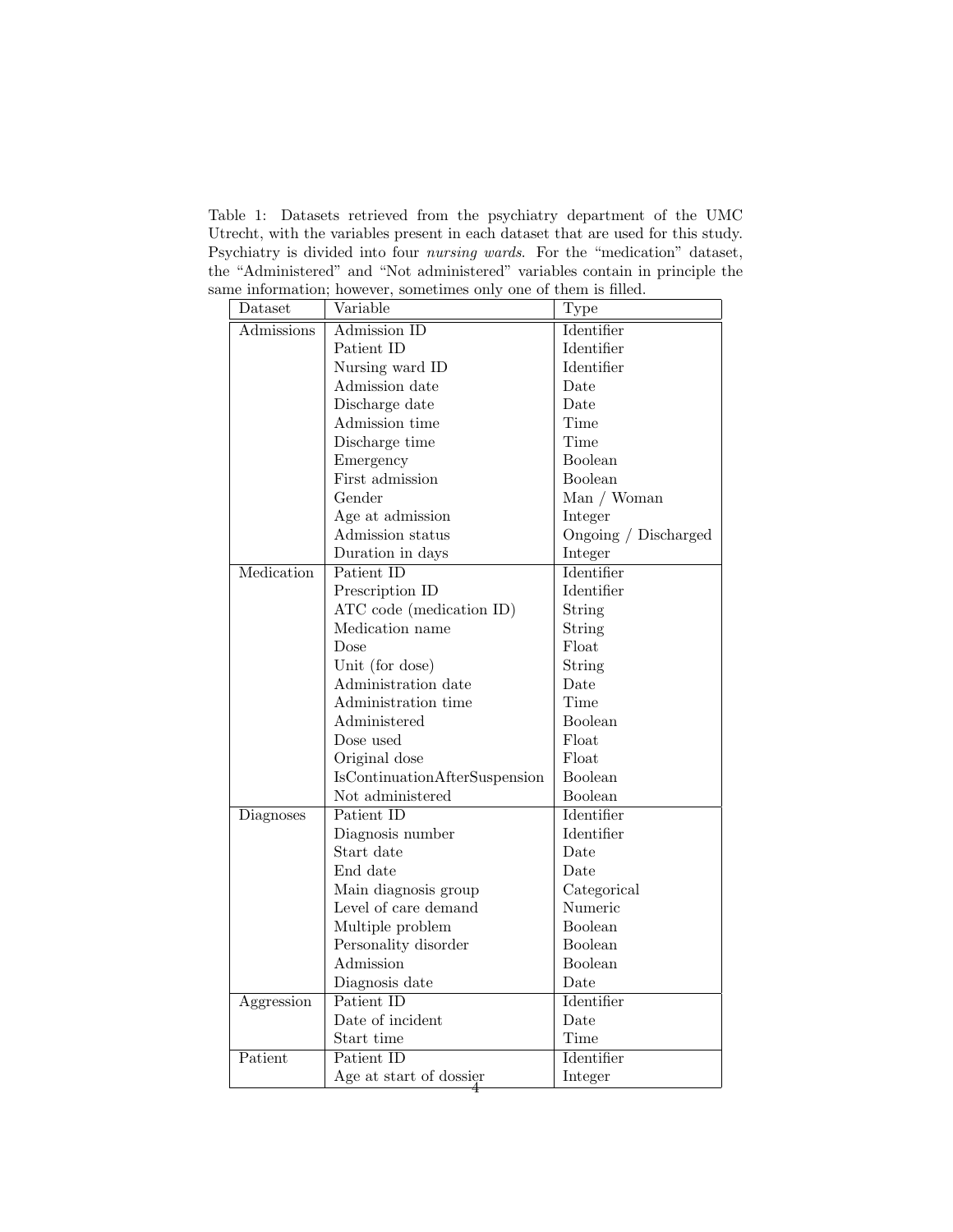Table 2: List of tranquilizers considered in this study, along with the multipliers used for scaling the doses of those tranquilizers to a diazepam-equivalent. The last column is the inverse of the center column.

<span id="page-4-0"></span>

| Tranquilizer          | Multiplier | (mg diazepam)<br>mg |
|-----------------------|------------|---------------------|
| Diazepam              | 1.0        | 1.00                |
| Alprazolam            | 10.0       | 0.10                |
| Bromazepam            | 1.0        | 1.00                |
| <b>Brotizolam</b>     | 40.0       | 0.03                |
| Chlordiazepoxide      | 0.5        | 2.00                |
| Clobazam              | 0.5        | 2.00                |
| Clorazepate potassium | 0.75       | 1.33                |
| Flunitrazepam         | 0.1        | 10                  |
| Flurazepam            | 0.33       | 3.03                |
| Lorazepam             | 5.0        | 0.20                |
| Lormetazepam          | 10.0       | 0.10                |
| Midazolam             | 1.33       | 0.10                |
| Nitrazepam            | 1.0        | 1.00                |
| Oxazepam              | 0.33       | 3.03                |
| Temazepam             | 1.0        | 1.00                |
| Zolpidem              | 1.0        | 1.00                |
| Zopiclone             | 1.33       | 0.75                |

status = "discharged") that lasted at least 14 days (duration in days  $> 14$ ).  $3192$  admissions *(i.e., data points)* are included in our dataset. These are coupled with data from the other four tables mentioned above. The nursing ward ID is converted to four binary variables; some rows do not belong to any nursing ward ID (because, for example, the patient was admitted outside of psychiatry and then transferred to psychiatry); these rows have zeros for all four nursing ward ID columns.

For diagnoses, the diagnosis date was not always present in the dataset. In that case, we used the end date of the treatment trajectory. If that was also not present, we used the start date of the treatment trajectory. One of the entries in the administered medication table had no date of administration; this entry was removed. We only consider administered medication (administered  $=$  True). Doses of various tranquilizers are converted to an equivalent dose of diazepam, according to Table  $2 \; [33]$  $2 \; [33]$ <sup>[1](#page-4-1)</sup>

For each admission, we obtain the age of the patient at the start of the dossier from the patient table. The gender is reported in the admissions table; only the gender assigned at birth is included in this dataset. We count the number of violence incidents before admission and the number of violence incidents during the first 14 days of admission. The main diagnosis groups were converted to binary values, where 1 means that this

<span id="page-4-1"></span> $1$ This is the normal procedure when investigating benzodiazepine use. All benzodiazepines have the same working mechanism. The only differences are the half-life and the peak time. So when studying benzodiazepines it is allowed to make an equivalent dose of one specific benzodiazepine.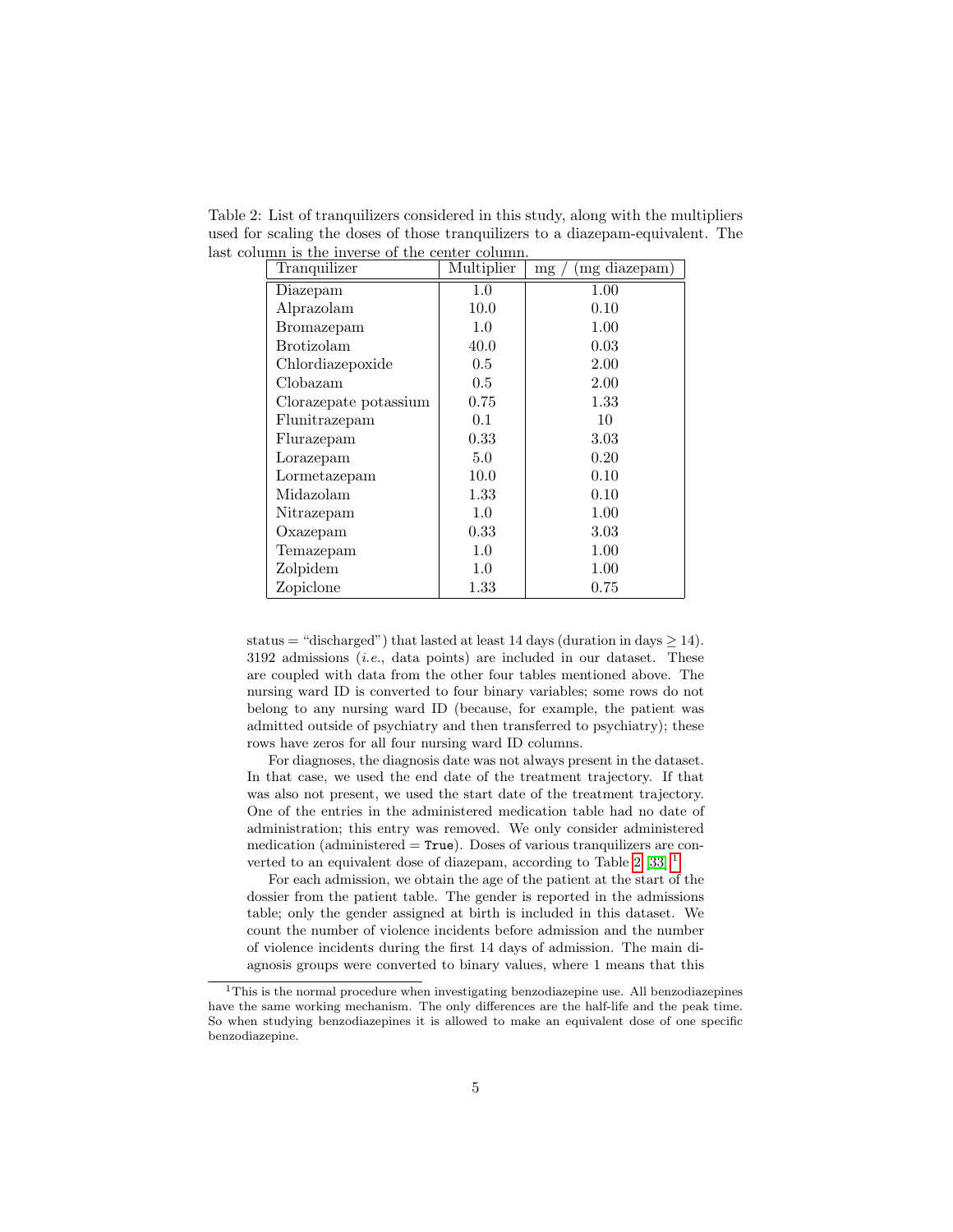diagnosis was present for that admission, and that it took place during the first 14 days of admission. Other binary variables derived from the diagnoses table are "Multiple problem" and "Personality disorder". For all diagnoses present for a given admission, we computed the maximum and minimum "levels of care demand", and saved them as two new variables. Matching the administered medication to the admissions by patient ID and date, we compute the total amount of diazepam-equivalent benzodiazepines administered in the first 14 days of admission, and the total administered in the remainder of the admission. The former is one of the predictor variables. The target variable is binary, *i.e.*, whether benzodiazepines are administered during the remainder of the admission or not.

The final dataset consists of 3192 admissions. 1724 admissions correspond to men, while 1468 are women. 2035 admissions have some benzodiazepines administered during the first 14 days of admission, while 1980 admissions have some benzodiazepines administered during the remainder of the admission. Table [3](#page-6-0) shows the final list of variables included in the dataset.

#### <span id="page-5-1"></span>2.3 Evaluation Metrics

The performance of the model is to be evaluated by the use of the balanced accuracy<sup>[2](#page-5-0)</sup> (average of true positive rate and true negative rate) and the F1 score. As for quantifying bias, we will use four metrics:

- *Statistical Parity Difference* is discussed in [\[10\]](#page-15-6), as the difference between the correctly classified instances for the privileged and the unprivileged group. If the statistical parity difference is 0, privileged and unprivileged groups receive the same percentage of positive classifications. Statistical parity is an indicator for representation and therefore a group fairness metric. If the value is negative, the privileged group has an advantage.
- Disparate Impact is computed as the ratio of rate of favourable outcome for the unprivileged group to that of the privileged group [\[13\]](#page-16-3). This value should be as close to 1 for a fair result; lower than 1 implies a benefit for the privileged group.
- Equal Opportunity Difference is the difference between the true positive rates between the unprivileged group and the privileged group. It evaluates the ability of the model to classify the unprivileged group compared to the privileged group. The value should be as close to 0 for a fair result. If the value is negative, the privileged group has an advantage.
- Average Odds Difference is the difference between false positives rates and true positive rates between the unprivileged group and

<span id="page-5-0"></span> $^{2}\mathrm{As}$  seen in Section [2.2,](#page-2-1) the distribution of data points across classes is almost balanced. With that in mind, we could have used accuracy instead of balanced accuracy. However, we had decided on an evaluation procedure before looking at the data, based on previous experience in the field. We find no reason to believe that our choice should affect the results significantly.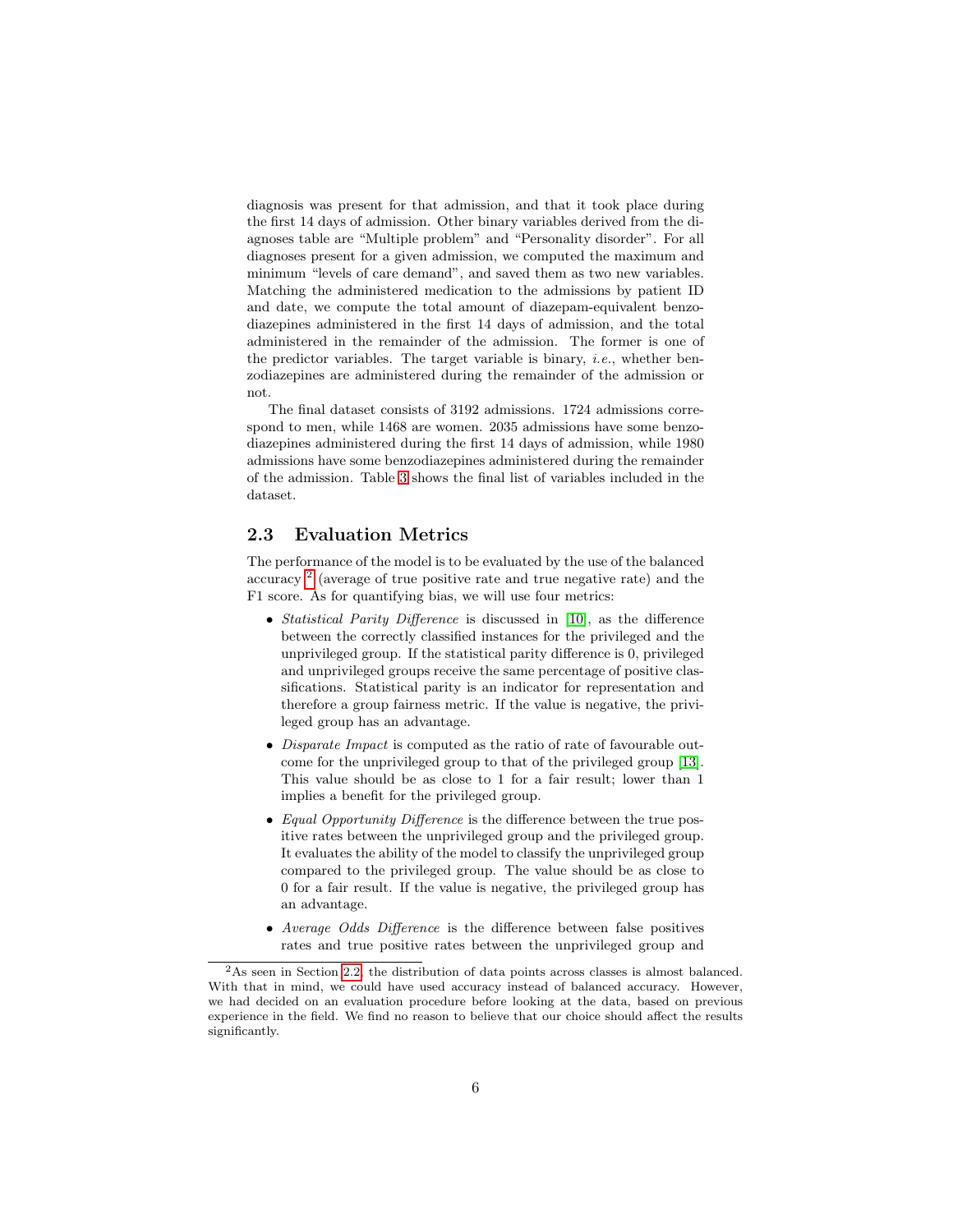<span id="page-6-0"></span>Table 3: List of variables in the final dataset

| Variable                                                            | $\overline{\mathrm{T}}$ ype |  |  |
|---------------------------------------------------------------------|-----------------------------|--|--|
| Patient ID                                                          | Numeric                     |  |  |
| Emergency                                                           | Binary                      |  |  |
| First admission                                                     | Binary                      |  |  |
| Gender                                                              | Binary                      |  |  |
| Age at admission                                                    | Numeric                     |  |  |
| Duration in days                                                    | Numeric                     |  |  |
| Age at start of dossier                                             | Numeric                     |  |  |
| Incidents during admission                                          | Numeric                     |  |  |
| Incidents before admission                                          | Numeric                     |  |  |
| Multiple problem                                                    | Binary                      |  |  |
| Personality disorder                                                | Binary                      |  |  |
| Minimum level of care demand                                        | Numeric                     |  |  |
| Maximum level of care demand                                        | Numeric                     |  |  |
| Past diazepam-equivalent dose                                       | Numeric                     |  |  |
| Future diazepam-equivalent dose                                     | Numeric                     |  |  |
| Nursing ward: Clinical Affective & Psychotic Disorders              | Binary                      |  |  |
| Nursing ward: Clinical Acute & Intensive Care                       | Binary                      |  |  |
| Nursing ward: Clinical Acute & Intensive Care Youth                 | Binary                      |  |  |
| Nursing ward: Clinical Diagnosis & Early Psychosis                  |                             |  |  |
| Diagnosis: Attention Deficit Disorder                               | Binary                      |  |  |
| Diagnosis: Other issues that may be a cause for concern             | Binary                      |  |  |
| Diagnosis: Anxiety disorders                                        | Binary                      |  |  |
| Diagnosis: Autism spectrum disorder                                 | Binary                      |  |  |
| Diagnosis: Bipolar Disorders                                        | Binary                      |  |  |
| Diagnosis: Cognitive disorders                                      | Binary                      |  |  |
| Diagnosis: Depressive Disorders                                     | Binary                      |  |  |
| Diagnosis: Dissociative Disorders                                   | Binary                      |  |  |
| Diagnosis: Behavioral disorders                                     | Binary                      |  |  |
| Diagnosis: Substance-Related and Addiction Disorders                | Binary                      |  |  |
| Diagnosis: Obsessive Compulsive and Related Disorders               | Binary                      |  |  |
| Diagnosis: Other mental disorders                                   | Binary                      |  |  |
| Diagnosis: Overige stoornissen op zuigelingen of kinderleeftijd     | Binary                      |  |  |
| Diagnosis: Personality Disorders                                    | Binary                      |  |  |
| Diagnosis: Psychiatric disorders due to a general medical condition | Binary                      |  |  |
| Diagnosis: Schizophrenia and other psychotic disorders              | Binary                      |  |  |
| Diagnosis: Somatic Symptom Disorder and Related Disorders           | Binary                      |  |  |
| Diagnosis: Trauma- and stressor-related disorders                   | Binary                      |  |  |
| Diagnosis: Nutrition and Eating Disorders                           | Binary                      |  |  |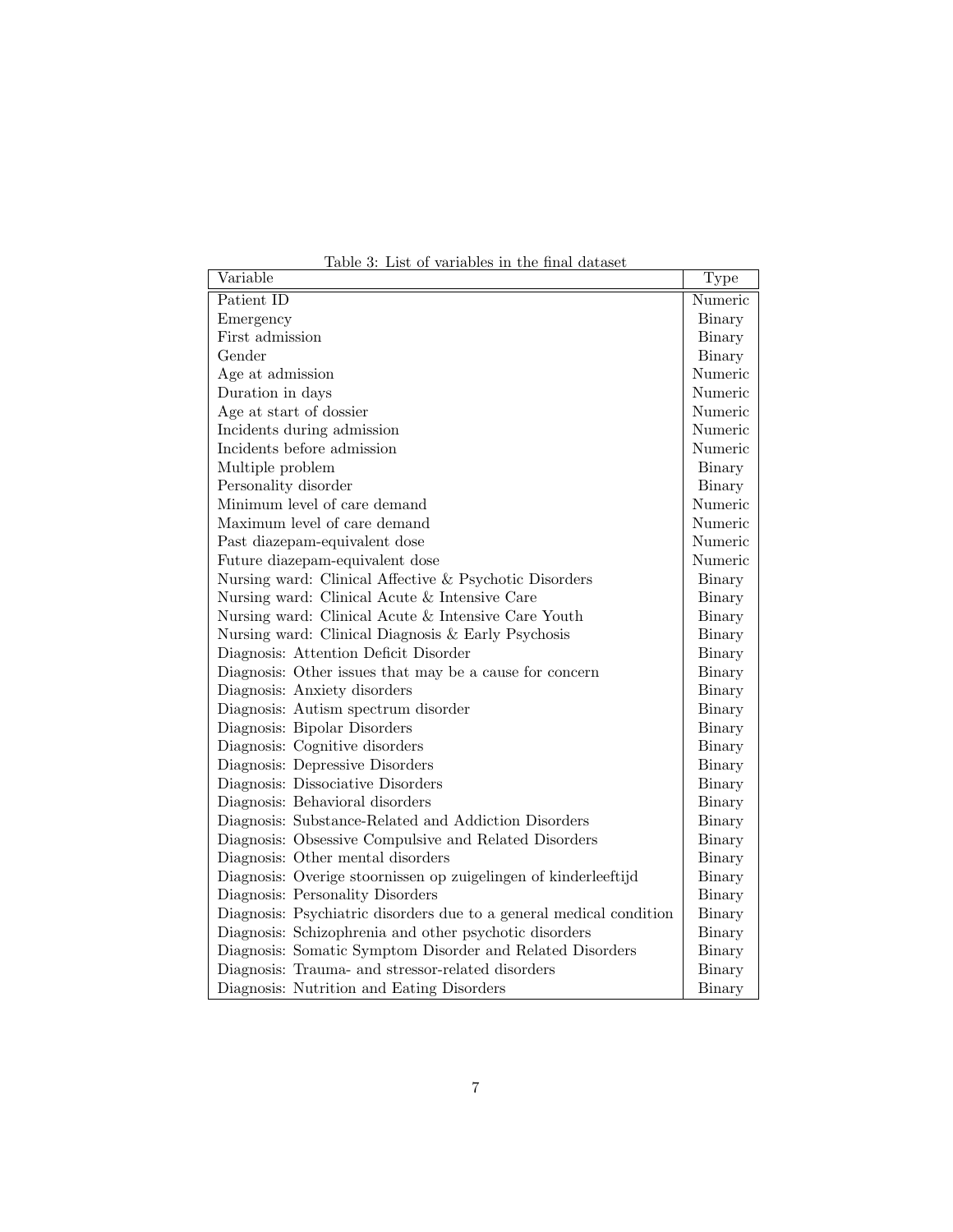privileged group. It provides insights into a possible positive biases towards a group. This value should be as close to 0 for a fair result. If the value is negative, the privileged group has an advantage.

#### <span id="page-7-1"></span>2.4 Machine Learning Methods

We use AI Fairness 360, a package for the discovery and mitigation of bias in machine learning models. The protected attribute in our dataset is gender, while the favourable class is "man". We employ two classification algorithms implemented in ScikitLearn [\[35\]](#page-18-9): logistic regression and random forest<sup>[3](#page-7-0)</sup>. For logistic regression, we use the "liblinear" solver. For the random forest classifier, we use 500 estimators, with min samples leaf equal to 25.

There are three types of bias mitigation techniques: pre-processing, in-processing, and post-processing [\[8\]](#page-15-4). Pre-processing techniques mitigate bias by removing the underlying discrimination from the dataset. In-processing techniques are modifications to the machine learning algorithms to mitigate bias during model training. Post-processing techniques seek to mitigate bias by equalizing the odds post-training. We use two methods for bias mitigation. As a pre-processing method, we use the reweighing technique of [\[20\]](#page-17-6), and re-train our classifiers on the reweighed dataset. As an in-processing method, we add a discrimination-aware regularization term to the learning objective of the logistic regression model. This is called a prejudice remover. We set the fairness penalty parameter eta to 25, which is high enough that prejudice will be removed aggressively, while not too high such that accuracy will be significantly compromised [\[21\]](#page-17-7). Both of these techniques are seamlessly implemented in AI Fairness 360. To apply post-processing techniques in practice, one needs a training set and a test set; once the model is trained, the test set is used to determine how outputs should be modified in order to limit bias. However, in clinical applications datasets tend to be small, so we envision a realistic scenario in which the entire dataset is used for development, making the use of post-processing methods impossible. For this reason, we do not study these methods further. The workflow of data, models and bias mitigation techniques is shown on Figure [1.](#page-8-2)

To estimate the uncertainty due to the choice of training data, we use 5-fold cross-validation, with patient IDs as group identifiers to avoid using the same sample for development and testing. Within each fold, we again split the development set into 62.5% training, 37.5% validation, once again with patient IDs as group identifiers to avoid using the same sample for training and validation. We train the model on the training set, and use the validation set to compute the optimal classification threshold, which is the threshold that maximizes the balanced accuracy on the validation set. We then re-train the model on the entire development set, and compute the performance and fairness metrics on the test set. Finally, we compute the mean and standard deviation of all metrics across the 5 folds.

<span id="page-7-0"></span><sup>&</sup>lt;sup>3</sup>We consider these models because they are simple, widely available and widely used within and beyond the clinical field.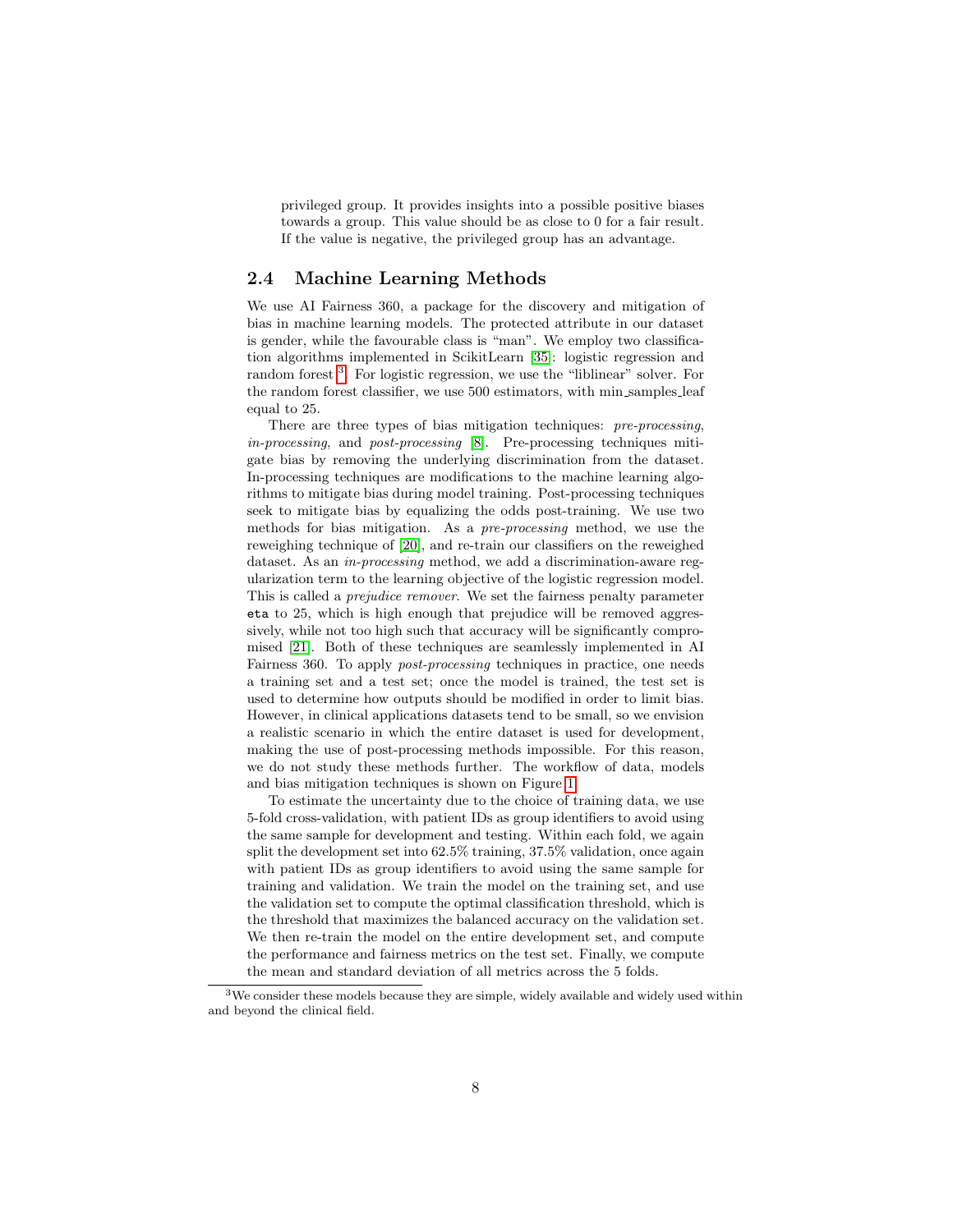

<span id="page-8-2"></span>Figure 1: Workflow of data, machine learning models and bias mitigation techniques used in this research.

The code used to generate the dataset and train the machine learning models is provided as a GitHub repository <sup>[4](#page-8-3)</sup>.

### <span id="page-8-0"></span>3 Results

Each of our classifiers outputs a continuous prediction for each test data point. We convert these to binary classifications by comparing with a classification threshold. Figures [2](#page-9-0) thru [7](#page-15-7) show the trade-off between balanced accuracy and fairness metrics as a function of the classification threshold. Figures [2](#page-9-0) and [3](#page-11-0) show how the disparate impact error and average odds difference vary together with the balanced accuracy as a function of the classification threshold of a logistic regression model with no bias mitigation, for one of the folds of cross-validation. The corresponding plots for the random forest classifier show the same trends. The performance and fairness metrics after cross-validation are shown in Tables [4a](#page-10-0)nd [5,](#page-10-1) respectively. Since we observe bias (see Section [4](#page-8-1) for further discussion), we implement the mitigation strategies detailed in Section [2.4.](#page-7-1) Figures [4](#page-12-0) and [5](#page-13-1) show the validation plots for a logistic regression classifier with reweighing for one of the folds of cross-validation; the plots for the random forest classifier show similar trends. Figures [6](#page-14-4) and [7](#page-15-7) show the validation plots for a logistic regression classifier with prejudice remover.

### <span id="page-8-1"></span>4 Discussion

### <span id="page-8-4"></span>4.1 Analysis of Results

As reported in Table [5,](#page-10-1) all fairness metrics show results favourable to the privileged group (see Section [2.3](#page-5-1) for a discussion of the fairness metrics we

<span id="page-8-3"></span><sup>4</sup>https://github.com/PabloMosUU/FairnessForPsychiatry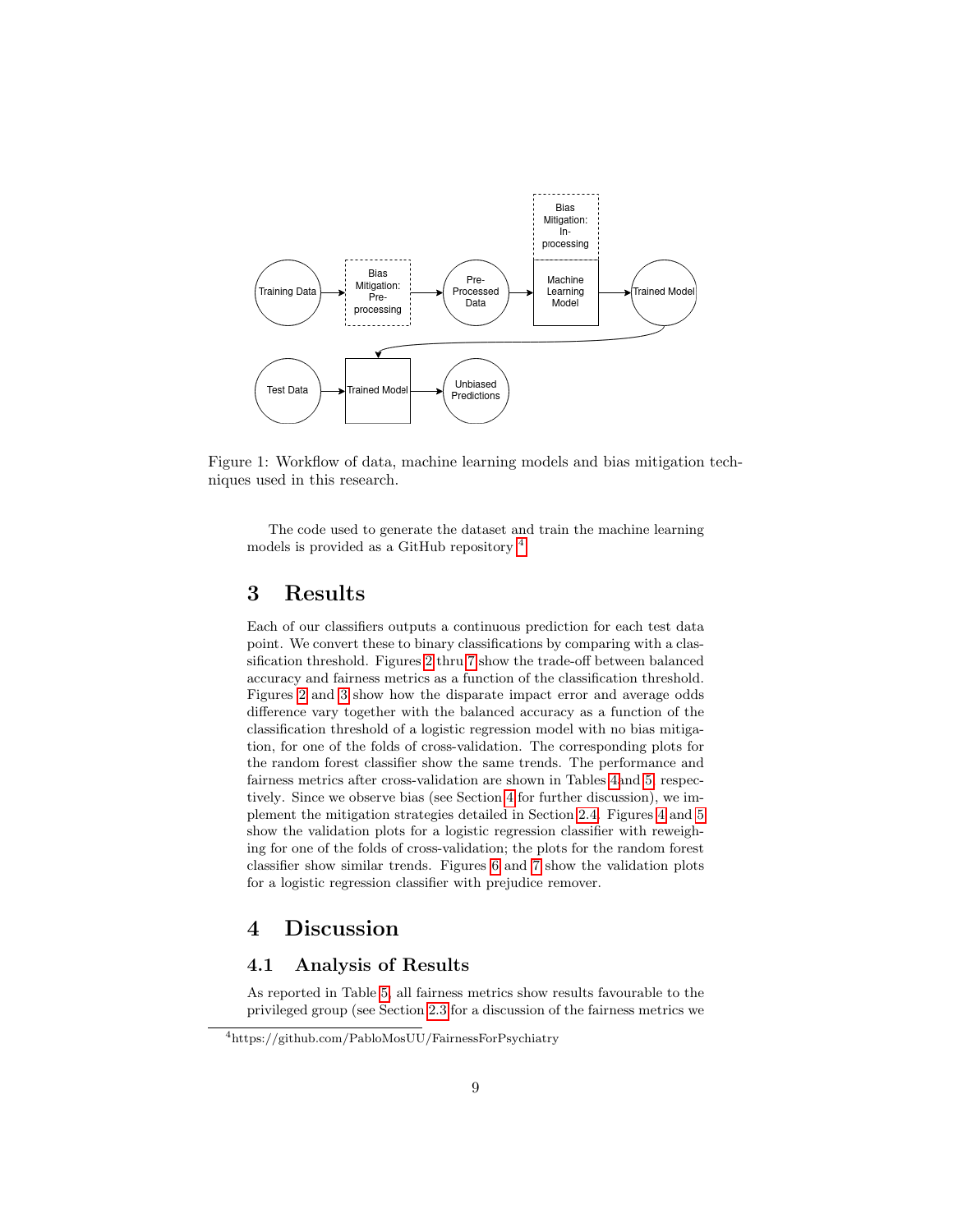

<span id="page-9-0"></span>Figure 2: Balanced accuracy and disparate impact error versus classification threshold for a logistic regression classifier with no bias mitigation. The dotted vertical line is the threshold that maximizes balanced accuracy. The plot shown corresponds to one of the folds of cross-validation. Disparate impact error, equal to 1 - min(DI, 1/DI), where DI is the disparate impact, is the difference between disparate impact and its ideal value of 1.

use). Reweighing improved the fairness metrics for both classifiers. The Prejudice Remover also improved the fairness metrics, albeit at a cost in performance. There was no big difference in performance between the logistic regression and random forest classifiers. If fairness is crucial, the logistic regression classifier gives more options in terms of the mitigation strategies. The better mitigation strategy is the one closest to the data, for it requires less tinkering with the model, which can lead to worse explainability.

In addition, we computed, for each fold of cross-validation, the difference for each performance and fairness metric between a model with a bias mitigator and the corresponding model without bias mitigation. We then take the mean and standard deviation of those differences, and report the results for performance and fairness metrics on Tables [6](#page-10-2) and [7,](#page-16-7) respectively. We can see that differences in performance for reweighting are mostly small, while the gains in fairness metrics are statistically significant at 95% confidence level. Meanwhile, the prejudice remover incurs a greater cost in performance, with no apparent greater improvement to the fairness metrics.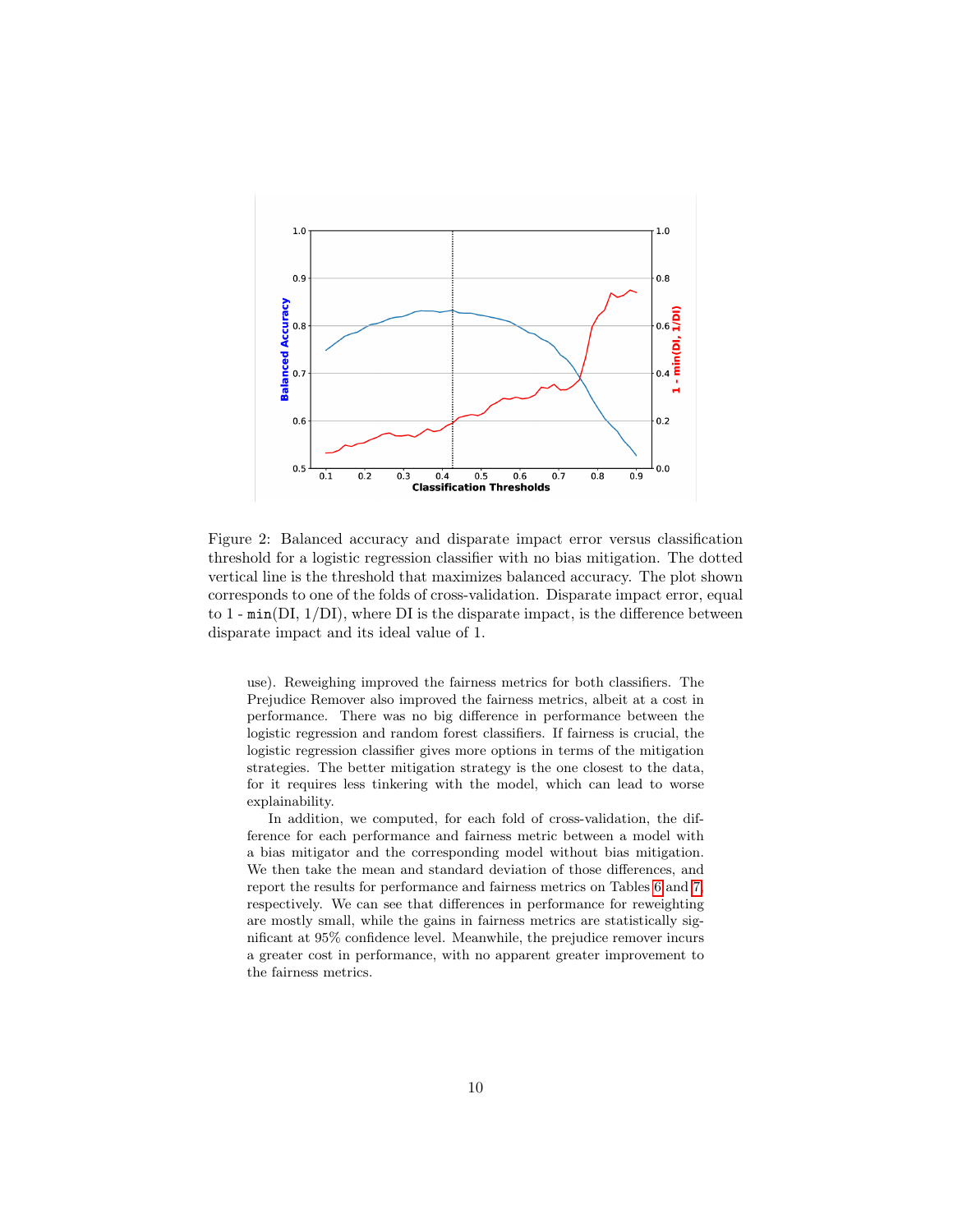<span id="page-10-0"></span>Table 4: Classification metrics for logistic regression (LR) and random forest (RF) classifiers including bias mitigation strategies reweighing (RW) and prejudice remover (PR). The classification metrics are balanced accuracy  $(Acc_{bal})$ and F1 score. The errors shown are standard deviations.

| Model |      | Performance        |                    |  |
|-------|------|--------------------|--------------------|--|
| Clf.  | Mit. | $Acc_{bal}$        | F1                 |  |
| LR.   |      | $0.834 + (-0.015)$ | $0.843 + (-0.014)$ |  |
| RF    |      | $0.843 + (-0.018)$ | $0.835 + (-0.020)$ |  |
| LR.   | RW.  | $0.830 + (-0.014)$ | $0.839 + (-0.011)$ |  |
| RF    | RW   | $0.847 + - 0.019$  | $0.840 + (-0.020)$ |  |
| LR.   | PR   | $0.793 + (-0.020)$ | $0.802 + (-0.029)$ |  |

<span id="page-10-1"></span>Table 5: Fairness metrics for logistic regression (LR) and random forest (RF) classifiers including bias mitigation strategies reweighing (RW) and prejudice remover (PR). The fairness metrics are disparate impact (DI), average odds difference (AOD), statistical parity difference (SPD) and equal opportunity difference (EOD). The errors shown are standard deviations.

| Model       |      | Fairness               |                          |                     |                     |
|-------------|------|------------------------|--------------------------|---------------------|---------------------|
| Clf.        | Mit. | DI                     | AOD                      | <b>SPD</b>          | EOD.                |
| $_{LR}$     |      | $0.793 + - 0.074$      | $-0.046 + (-0.021)$      | $-0.110 + (-0.038)$ | $-0.038 + (-0.028)$ |
| RF          |      | $0.796 + (-0.071)$     | $\vert$ -0.018 +/- 0.017 | $-0.083 + (-0.031)$ | $-0.013 + (-0.035)$ |
| LR          | RW   | $\mid$ 0.869 +/- 0.066 | $-0.003 + (-0.013)$      | $-0.066 + (-0.035)$ | $0.004 + (-0.034)$  |
| $\rm RF$    | RW   | $0.830 + (-0.077)$     | $-0.004 + (-0.023)$      | $-0.070 + (-0.034)$ | $0.001 + (-0.043)$  |
| $_{\rm LR}$ | PR   | $0.886 + (-0.056)$     | $-0.008 + (-0.003)$      | $-0.060 + (-0.034)$ | $-0.020 + (-0.045)$ |

<span id="page-10-2"></span>Table 6: Classification metric differences of models with bias mitigators reweighing (RW) and prejudice remover (PR) compared to a baseline without bias mitigation, for logistic regression (LR) and random forest (RF) classifiers. The classification metrics are balanced accuracy  $(Acc_{bal})$  and F1 score. The errors shown are standard deviations. Differences significant at 95% confidence level are shown in bold.

|  | Model<br>Clf.<br>Mit. |     | Performance                       |                    |  |
|--|-----------------------|-----|-----------------------------------|--------------------|--|
|  |                       |     | $\Delta\mathrm{Acc}_\mathrm{bal}$ | $\Delta$ F1        |  |
|  | LR.                   | PR. | $-0.040 \pm 0.013$                | $-0.041 \pm 0.025$ |  |
|  | LR.                   | RW  | $-0.003 \pm 0.013$                | $-0.005 \pm 0.013$ |  |
|  | RЕ                    | ВW  | $0.003 \pm 0.002$                 | $0.005 + 0.001$    |  |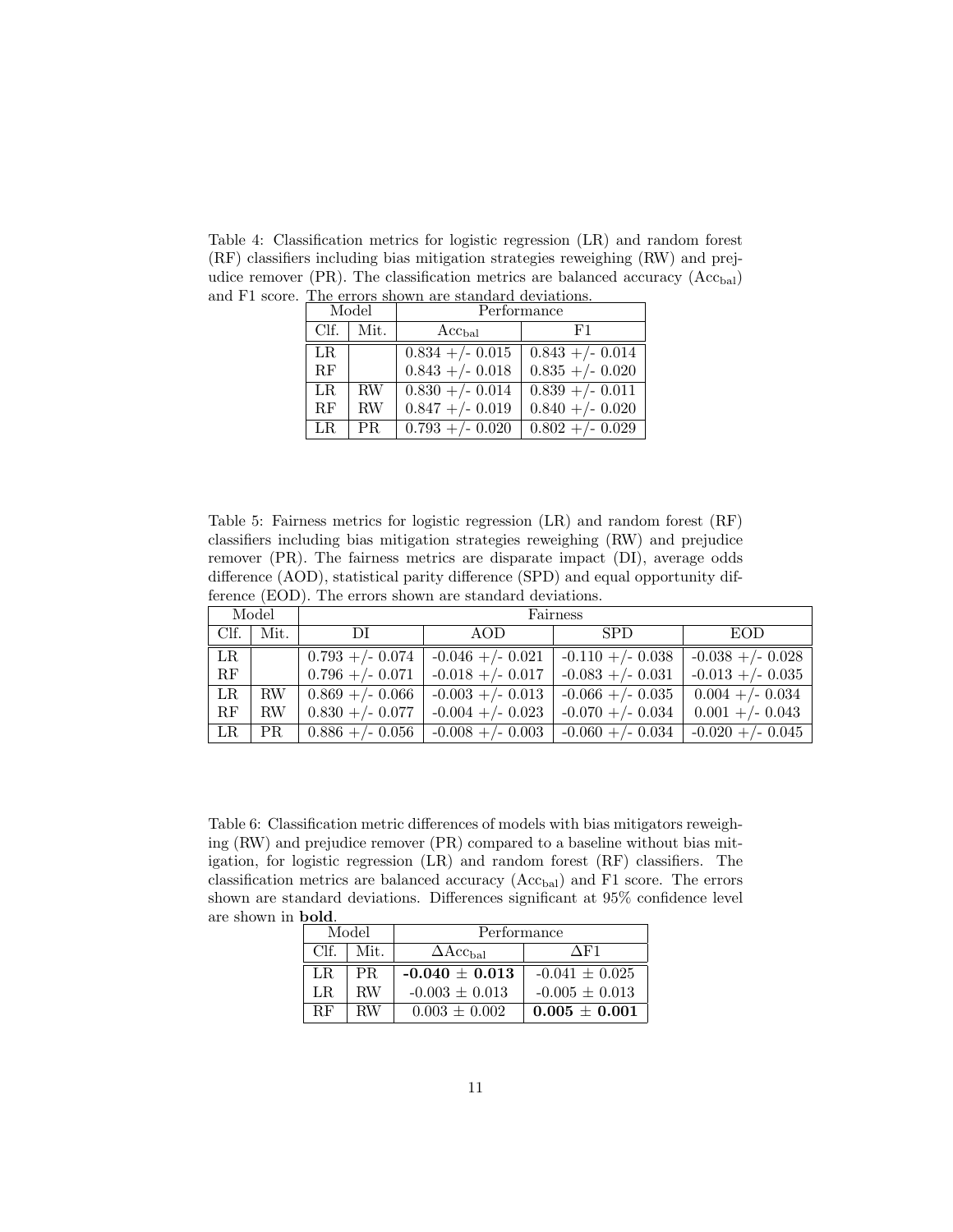

<span id="page-11-0"></span>Figure 3: Balanced accuracy and average odds difference versus classification threshold for a logistic regression classifier with no bias mitigation. The dotted vertical line is the threshold that maximizes balanced accuracy. The plot shown corresponds to one of the folds of cross-validation.

#### 4.2 Limitations

Some diagnoses did not have a diagnosis date filled out in the raw dataset. In those cases, we used the treatment end date. Some data points did not have a value for that variable either, and in those cases we used the treatment start date. This leads to an inconsistent definition of the diagnosis date, and hence to inconsistencies in the variables related to diagnoses during the first 14 days of admission. However, we re-did the analysis with only the diagnoses for which diagnosis dates were present in the raw data, and the results followed the same trends.

On a similar note, we removed a few medication administrations that did not have an administering date. A better solution would have been to remove all data corresponding to those patients, albeit at the cost of having fewer data points. We re-did the analysis in that configuration, and obtained similar results.

Finally, this work considered only diagnoses that took place within the first 14 days of admission. It might have been interesting to also consider diagnoses that took place before admission. We leave this option for future work.

#### 4.3 Future Work

The present work considered benzodiazepine prescriptions administered during the remainder of each patient's admission. To make the prediction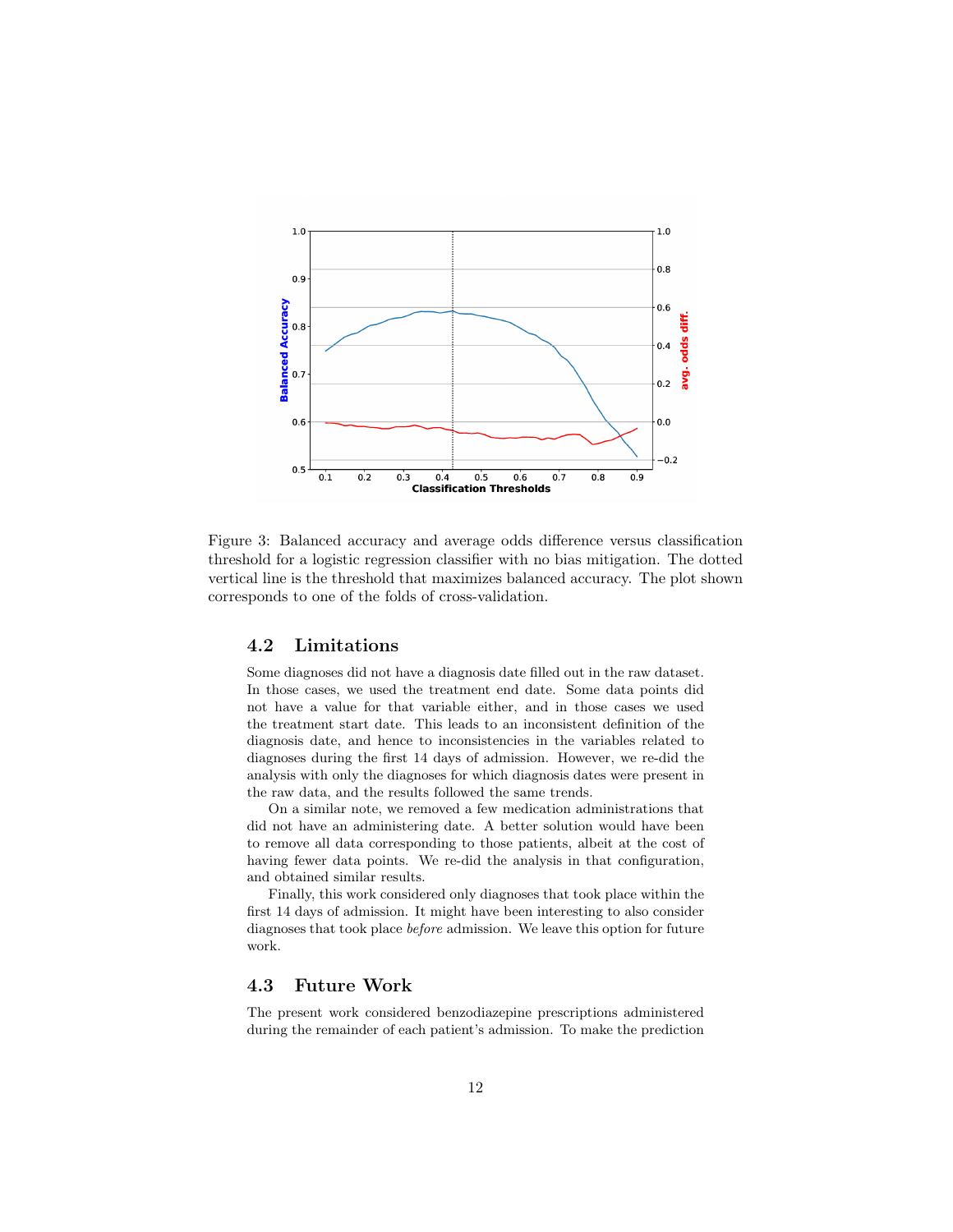

<span id="page-12-0"></span>Figure 4: Balanced accuracy and disparate impact error versus classification threshold for a logistic regression classifier with reweighing. The dotted vertical line is the threshold that maximizes balanced accuracy. The plot shown corresponds to one of the folds of cross-validation. Disparate impact error, equal to 1 - min(DI, 1/DI), where DI is the disparate impact, is the difference between disparate impact and its ideal value of 1.

task fairer for the computer, we could consider predicting benzodiazepines administered during a specific time window, for example, days 15 thru 28 of an admission.

Previous work noted a possible bias between the gender of the pre-scriber and the prescriptions of benzodiazepines [\[30,](#page-18-5) [28\]](#page-17-3). It would be interesting to look into this correlation in our dataset as well; one could train a model to predict, on the basis of patient and prescriber data, whether benzodiazepines will be prescribed. If there are correlations between the gender of the prescriber and the prescription of benzodiazepines, we could raise a warning to let the practitioner know that the model thinks there might be a bias.

Finally, there are other medications for which experts suspect there could be gender biases in the prescriptions and administrations, such as antipsychotics and antidepressives. It would be beneficial to also study those administrations using a similar pipeline to the one developed here.

As a final note, [\[38\]](#page-18-10) warned against the use of blind applications of fairness frameworks in healthcare. Thus, the present study should be considered only as a demonstration of the importance of considering bias and mitigation in clinical psychiatry machine learning models. Further work is necessary to understand these biases on a deeper level, and what should be done about them.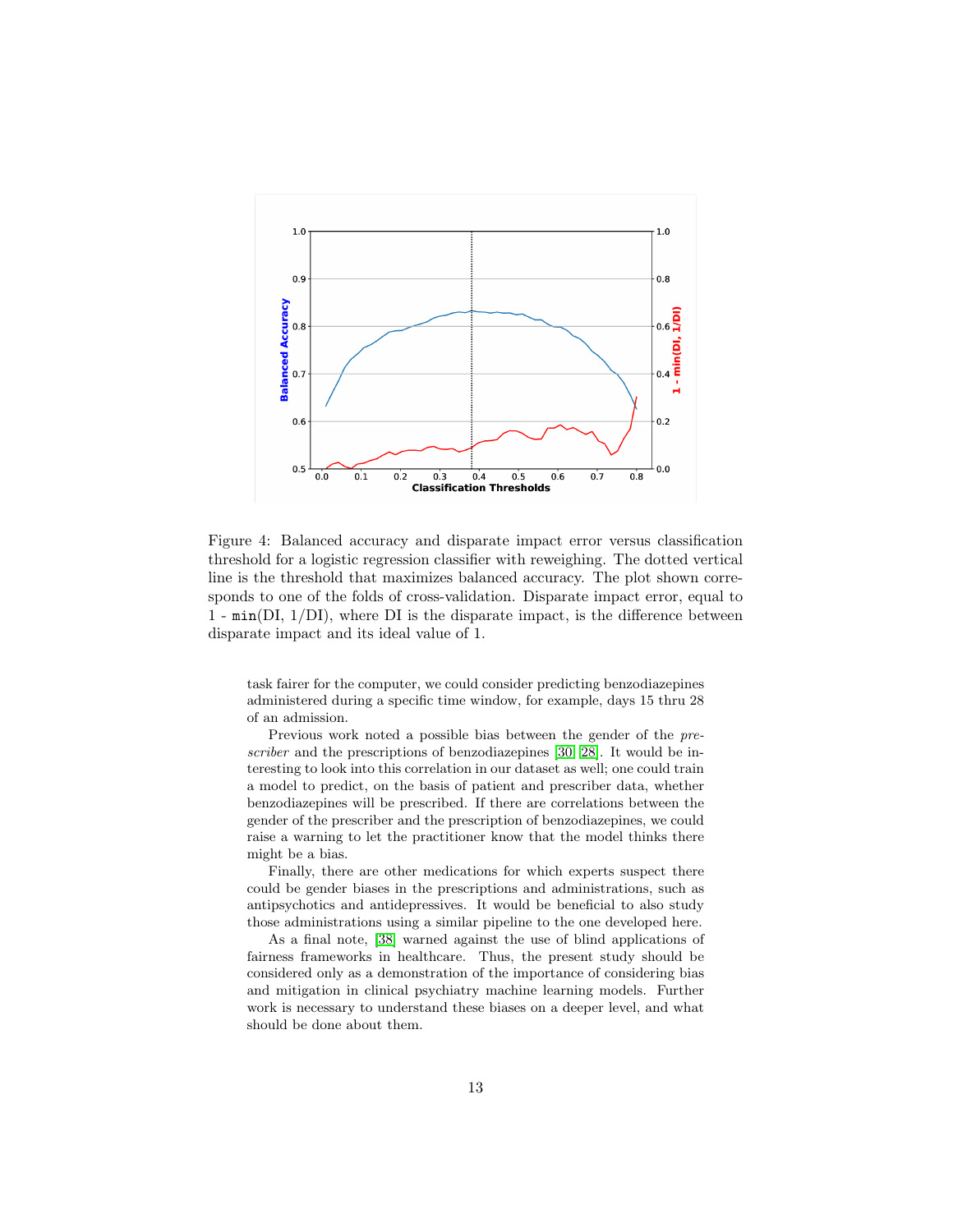

<span id="page-13-1"></span>Figure 5: Balanced accuracy and average odds difference versus classification threshold for a logistic regression classifier with reweighing. The dotted vertical line is the threshold that maximizes balanced accuracy. The plot shown corresponds to one of the folds of cross-validation.

# <span id="page-13-0"></span>5 Conclusions

Given our results (Section [3\)](#page-8-0) and discussion thereof (Section [4.1\)](#page-8-4), we can conclude that a model trained to predict future administrations of benzodiazepines based on past data is biased by the patients' genders. Perhaps surprisingly, reweighing the data (a pre-processing step) seems to mitigate this bias quite significantly, without loss of performance. The in-processing method Prejudice Remover also mitigated this bias, but at a cost to performance.

This is the first fairness evaluation of a machine learning model trained on real clinical psychiatric data. Future researchers working with such models should consider computing fairness metrics and, when necessary, adopt mitigation strategies to ensure patient treatment is not biased with respect to protected attributes.

### 6 Notes

The study was approved by the UMC ethics committee as part of Psy-Data, a team of data scientists and clinicians working at the psychiatry department of the UMC Utrecht.

The datasets generated for this study cannot be shared, to protect patient privacy and comply with institutional regulations.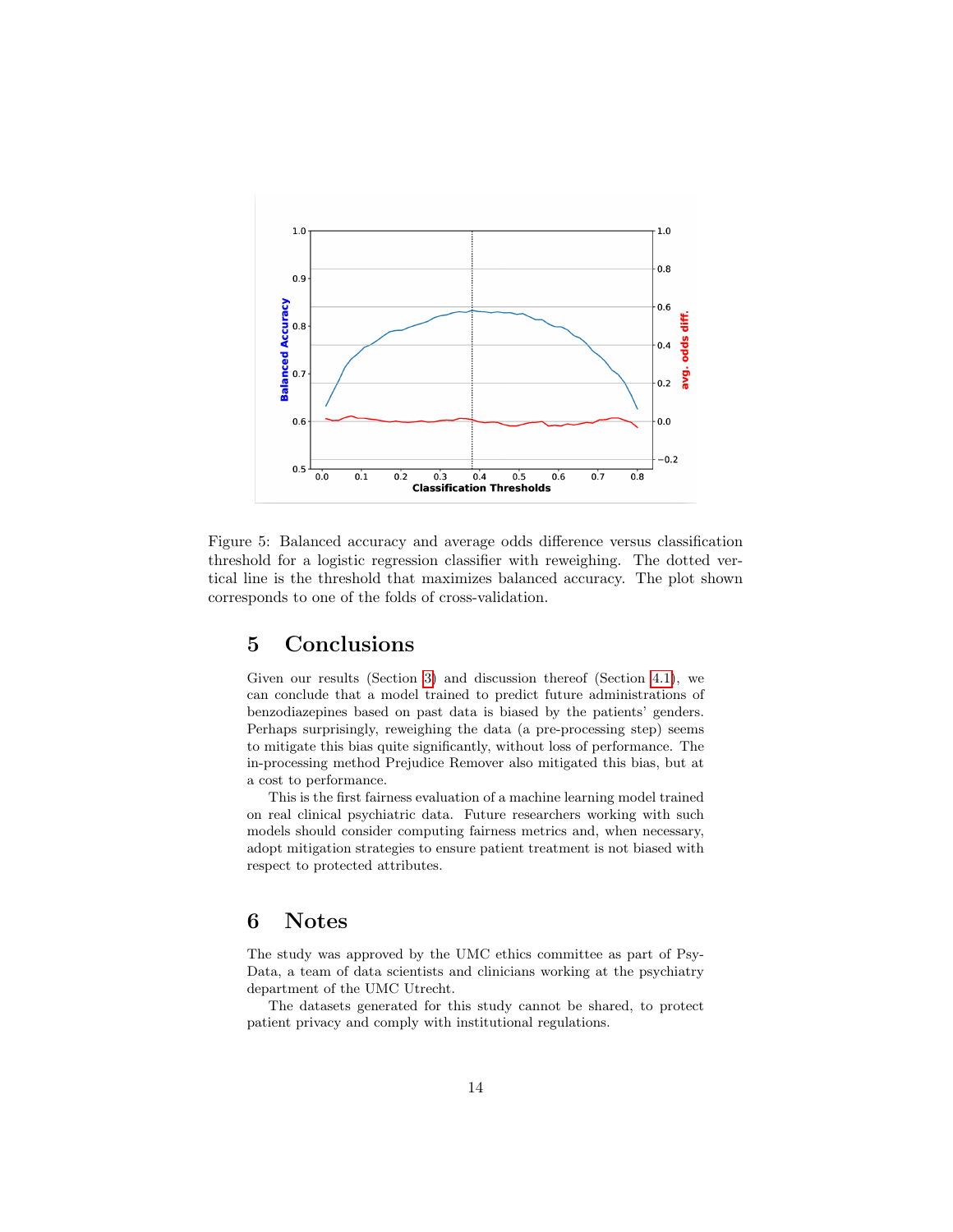

<span id="page-14-4"></span>Figure 6: Balanced accuracy and disparate impact error versus classification threshold for a logistic regression classifier with prejudice remover. The dotted vertical line is the threshold that maximizes balanced accuracy. The plot shown corresponds to one of the folds of cross-validation. Disparate impact error, equal to  $1$  -  $min(DI, 1/DI)$ , where DI is the disparate impact, is the difference between disparate impact and its ideal value of 1.

The core content of this study is drawn from the Master in Business Informatics thesis of Jesse Kuiper [\[24\]](#page-17-10).

## References

- <span id="page-14-3"></span>[1] Silvio Amir, Jan-Willem van de Meent, and Byron C. Wallace. On the impact of random seeds on the fairness of clinical classifiers. arXiv [Preprint]. Available at: https://arxiv.org/abs/2104.06338 (Accessed November 18, 2021), 2021.
- <span id="page-14-1"></span>[2] Tobias Baer. Understand, Manage, and Prevent Algorithmic Bias. Apress, Berkeley, CA, USA, 2019.
- <span id="page-14-2"></span>[3] Solon Barocas and Andrew Selbst. Big data's disparate impact. 104 California Law Review, 671, 2016.
- <span id="page-14-0"></span>[4] R. K. E. Bellamy, K. Dey, M. Hind, S. C. Hoffman, S. Houde, K. Kannan, P. Lohia, J. Martino, S. Mehta, A. Mojsilović, S. Nagar, K. Natesan Ramamurthy, J. Richards, D. Saha, P. Sattigeri, M. Singh, K. R. Varshney, and Y. Zhang. Ai fairness 360: An extensible toolkit for detecting and mitigating algorithmic bias. IBM Journal of Research and Development, 63(4/5):4:1–4:15, 2019.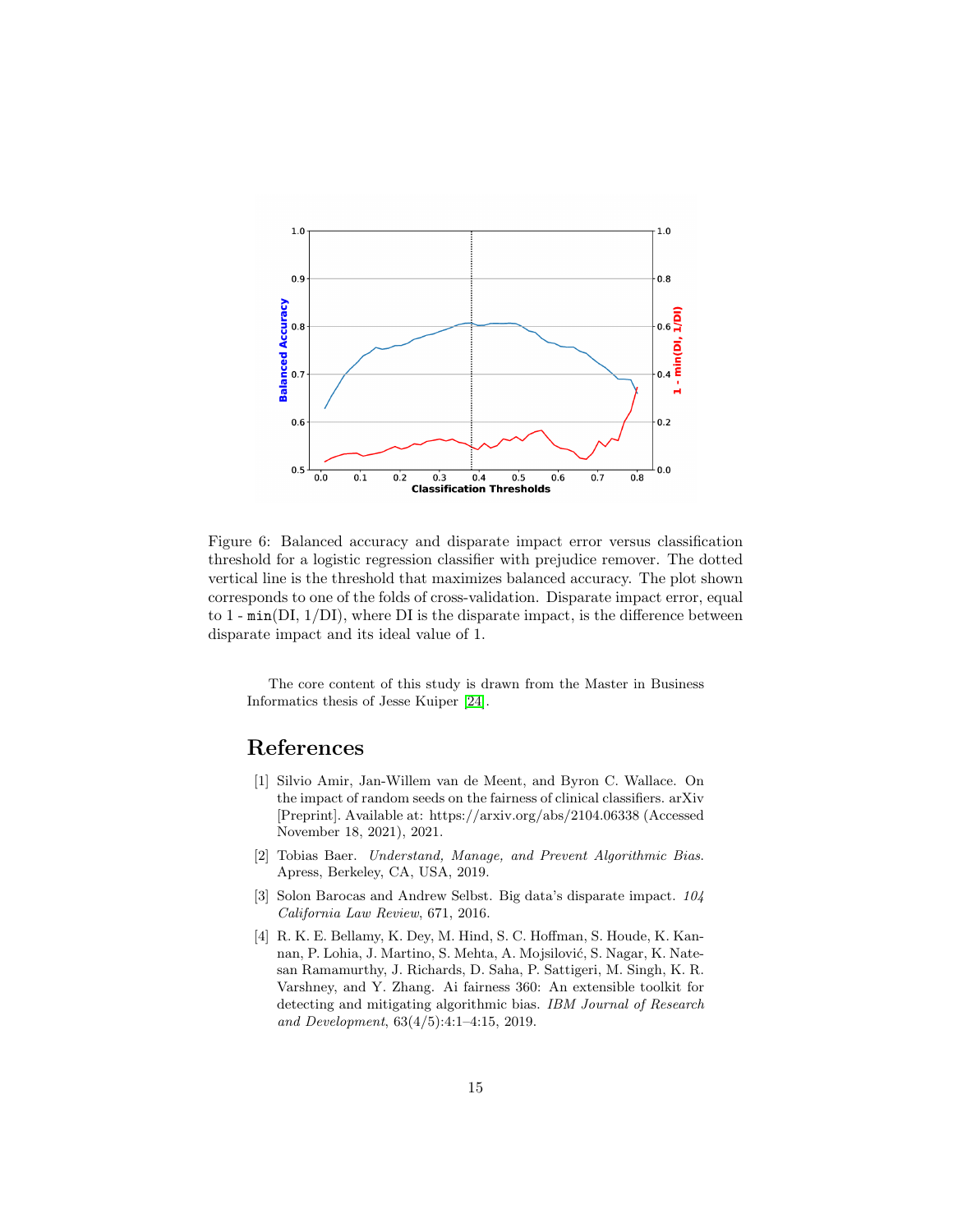

<span id="page-15-7"></span>Figure 7: Balanced accuracy and average odds difference versus classification threshold for a logistic regression classifier with prejudice remover. The dotted vertical line is the threshold that maximizes balanced accuracy. The plot shown corresponds to one of the folds of cross-validation.

- <span id="page-15-1"></span>[5] Trine Bjorner and Even Laerum. Factors associated with high prescribing of benzodiazepines and minor opiates. Scandinavian Journal of Primary Health Care, 21(2):115–120, 2003.
- <span id="page-15-5"></span>[6] Alexandra Chouldechova and Aaron Roth. A snapshot of the frontiers of fairness in machine learning. Communications of the ACM, 63(5):82–89, 2020.
- <span id="page-15-2"></span>[7] Benjamin Cook, Timothy Creedon, Ye Wang, Chunling Lu, Nicholas Carson, Piter Jules, Esther Lee, and Margarita Alegría. Examining racial/ethnic differences in patterns of benzodiazepine prescription and misuse. Drug and Alcohol Dependence, 187:29–34, 2018.
- <span id="page-15-4"></span>[8] Brian d'Alessandro, Cathy O'Neil, and Tom LaGatta. Conscientious classification: A data scientist's guide to discrimination-aware classification. Big Data, 5(2):120–134, 2017.
- <span id="page-15-0"></span>[9] Miguel Delgado-Rodriguez and Javier Llorca. Bias. Journal of epidemiology and community health, 58(8):635–41, 2004.
- <span id="page-15-6"></span>[10] Cynthia Dwork, Moritz Hardt, Toniann Pitassi, Omer Reingold, and Rich Zemel. Fairness through awareness. arXiv [Preprint]. Available at: https://arxiv.org/abs/1104.3913 (Accessed November 18, 2021), 2011.
- <span id="page-15-3"></span>[11] Jonas H. Ellenberg. Selection bias in observational and experimental studies. Statistics in Medicine, 13(5-7):557–567, 1994.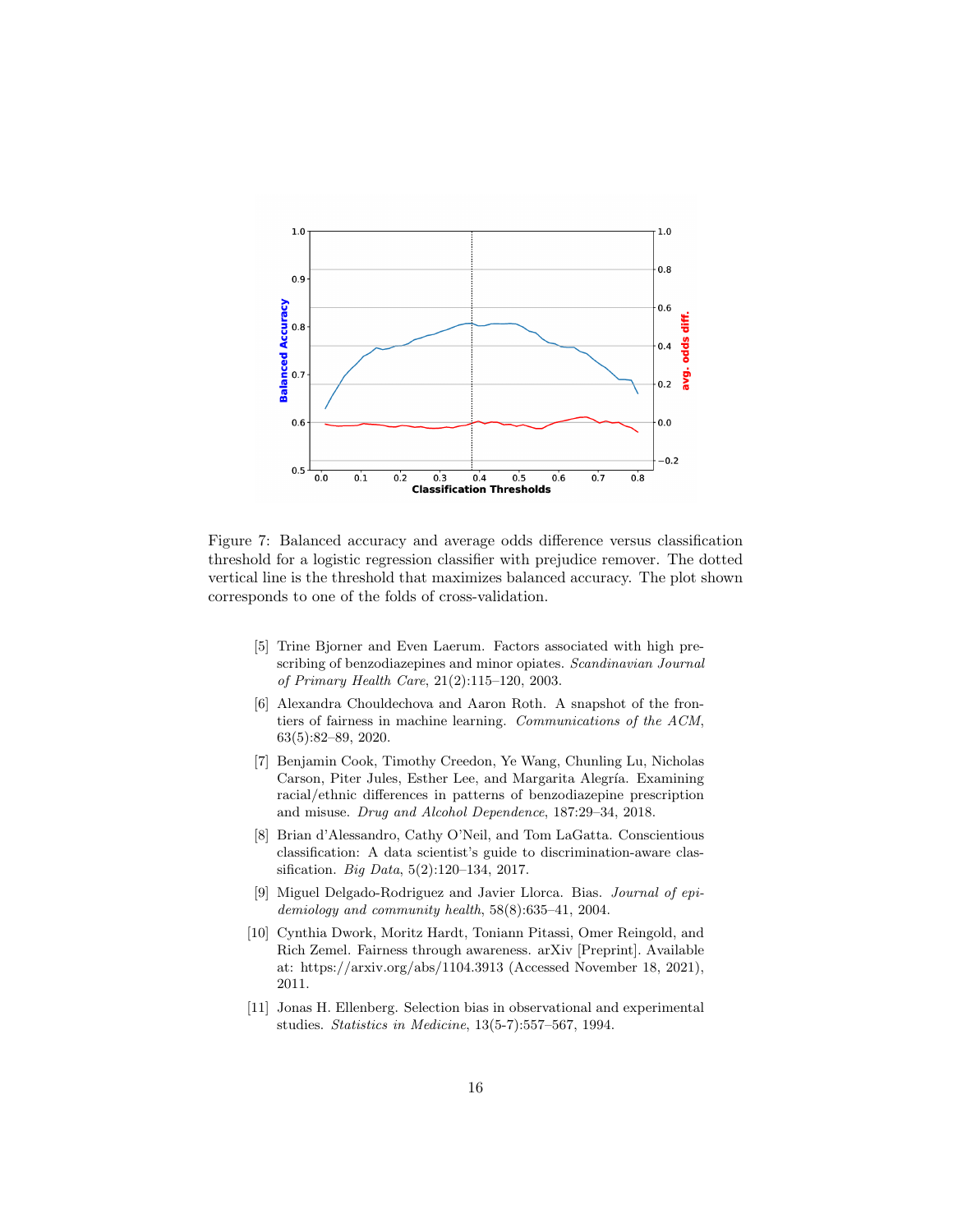<span id="page-16-7"></span>Table 7: Fairness metric differences of models with bias mitigators reweighing (RW) and prejudice remover (PR) compared to a baseline without bias mitigation, for logistic regression (LR) and random forest (RF) classifiers. The fairness metrics are disparate impact (DI), average odds difference (AOD), statistical parity difference (SPD) and equal opportunity difference (EOD). The errors shown are standard deviations. Differences significant at 95% confidence level are shown in bold.

| Model |      | Fairness          |                   |                         |                   |
|-------|------|-------------------|-------------------|-------------------------|-------------------|
| Clf.  | Mit. | ADI               | $\triangle AOD$   | ASPD                    | ΔEOD              |
| LR.   | PR.  | $0.092 + 0.036$   | $0.038 \pm 0.021$ | $0.050 \pm 0.019$       | $0.018 \pm 0.042$ |
| LR.   | RW   | $0.075 + 0.021$   | $0.043 \pm 0.017$ | $0.043 \, \pm \, 0.014$ | $0.042 \pm 0.034$ |
| RF    | RW   | $0.034 \pm 0.013$ | $0.014 \pm 0.006$ | $0.013 \, \pm \, 0.006$ | $0.014 \pm 0.011$ |

- <span id="page-16-0"></span>[12] Federatie Medisch Specialisten. Angststoornissen. https://richtlijnendatabase.nl/ richtlijn/angststoornissen/gegeneraliseerde angststoornis gas/ farmacotherapie bij gas/benzodiazepine gegeneraliseerde angststoornis.html [Accessed November 18, 2021], 2010.
- <span id="page-16-3"></span>[13] Michael Feldman, Sorelle Friedler, John Moeller, Carlos Scheidegger, and Suresh Venkatasubramanian. Certifying and removing disparate impact. arXiv [Preprint]. Available at: https://arxiv.org/abs/1412.3756 (Accessed November 18, 2021), 2015.
- <span id="page-16-2"></span>[14] Sorelle A. Friedler, Carlos Scheidegger, and Suresh Venkatasubramanian. On the (im)possibility of fairness. arXiv [Preprint]. Available at: https://arxiv.org/abs/1609.07236 (Accessed November 18, 2021), 2016.
- <span id="page-16-4"></span>[15] Lester Darryl Geneviève, Andrea Martani, David Shaw, Bernice Simeone Elger, and Tenzin Wangmo. Structural racism in precision medicine: leaving no one behind. BMC Medical Ethics, 21(1):17, 2020.
- <span id="page-16-5"></span>[16] Guneet K Jasuja, Joel I Reisman, Renda Soylemez Weiner, Melissa L Christopher, and Adam J Rose. Gender differences in prescribing of zolpidem in the veterans health administration. Am J Manag Care, 25(3):e58–e65, 2019.
- <span id="page-16-1"></span>[17] Matthew Joseph, Michael Kearns, Jamie Morgenstern, and Aaron Roth. Fairness in learning: Classic and contextual bandits. arXiv [Preprint]. Available at: https://arxiv.org/abs/1605.07139 (Accessed November 18, 2021), 2016.
- <span id="page-16-6"></span>[18] Katarzyna Kaczmarek-Majer, Gabriella Casalino, Giovanna Castellano, Olgierd Hryniewicz, and Monika Dominiak. Explaining smartphone-based acoustic data in bipolar disorder: Semi-supervised fuzzy clustering and relative linguistic summaries. Information Sciences, 588:174–195, 2022.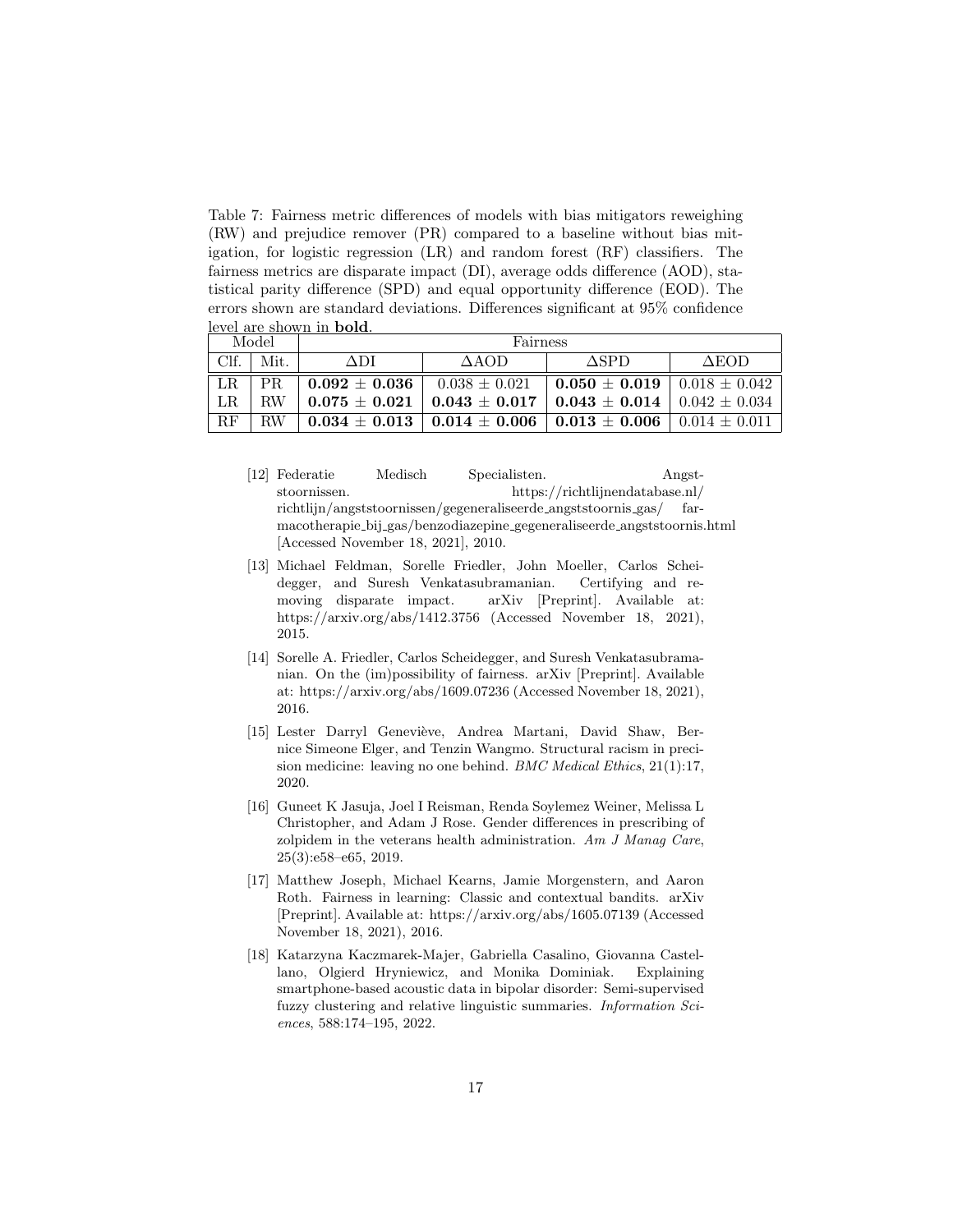- <span id="page-17-1"></span>[19] Varsha Kalidas. Siamese Fine-tuning of BERT for Classification of Small and Imbalanced Datasets, Applied to Prediction of Involuntary Admissions in Mental Healthcare. [master's thesis]. [Eindhoven]: Eindhoven University of Technology, 2020.
- <span id="page-17-6"></span>[20] Faisal Kamiran and Toon Calders. Data preprocessing techniques for classification without discrimination. Knowledge and Information Systems, 33(1):1–33, 2012.
- <span id="page-17-7"></span>[21] Toshihiro Kamishima, Shotaro Akaho, Hideki Asoh, and Jun Sakuma. Fairness-aware classifier with prejudice remover regularizer. In Peter A. Flach, Tijl De Bie, and Nello Cristianini, editors, Machine Learning and Knowledge Discovery in Databases, pages 35–50, Berlin, Heidelberg, 2012. Springer Berlin Heidelberg.
- <span id="page-17-2"></span>[22] Hong-Bae Kim, Seung-Kwon Myung, Yon Chul Park, and Byoungjin Park. Use of benzodiazepine and risk of cancer: A meta-analysis of observational studies. International journal of cancer, 140(3):513– 525, 2017.
- <span id="page-17-9"></span>[23] René F. Kizilcec and Hansol Lee. Algorithmic fairness in education. arXiv [Preprint]. Available at: https://arxiv.org/abs/2007.05443 (Accessed November 18, 2021), 2021.
- <span id="page-17-10"></span>[24] Jesse Kuiper. Machine-learning based bias discovery in medical data. [master's thesis]. [Utrecht]: Utrecht University, 2021.
- <span id="page-17-5"></span>[25] William W. Lang and Leonard I. Nakamura. A model of redlining. Journal of Urban Economics, 33(2):223–234, 1993.
- <span id="page-17-0"></span>[26] Duy Van Le, James Montgomery, Kenneth C. Kirkby, and Joel Scanlan. Risk prediction using natural language processing of electronic mental health records in an inpatient forensic psychiatry setting. Journal of Biomedical Informatics, 86:49–58, 2018.
- <span id="page-17-8"></span>[27] Haochen Liu, Jamell Dacon, Wenqi Fan, Hui Liu, Zitao Liu, and Jiliang Tang. Does gender matter? towards fairness in dialogue systems. arXiv [Preprint]. Available at: https://arxiv.org/abs/1910.10486 (Accessed November 18, 2021), 2020.
- <span id="page-17-3"></span>[28] Leanna M. W. Lui, Yena Lee, Orly Lipsitz, Nelson B. Rodrigues, Hartej Gill, Jifeng Ma, Linas Wilkialis, Jocelyn K. Tamura, Ashley Siegel, David Chen-Li, Joshua D. Rosenblat, Rodrigo B. Mansur, Marie A. McPherson, and Roger S. McIntyre. The influence of prescriber and patient gender on the prescription of benzodiazepines: results from the florida medicaid dataset. CNS Spectrums, 26(5):1–5, 2021.
- <span id="page-17-4"></span>[29] Nadja P. Maric, Milan Latas, Sanja Andric Petrovic, Ivan Soldatovic, Slavica Arsova, Danijel Crnkovic, Dragoslava Gugleta, Aleksandar Ivezic, Vladimir Janjic, Dalibor Karlovic, Dusica Lecic Tosevski, Alma Mihaljevic-Peles, Antoni Novotni, Bojana Pejuskovic, Branimir Radmanovic, Djendji Siladji Mladenovic, Violeta M. Slavkovic, Zoran Stimac, and Olivera Zikic. Prescribing practices in southeastern europe – focus on benzodiazepine prescription at discharge from nine university psychiatric hospitals. Psychiatry Research, 258:59–65, 2017.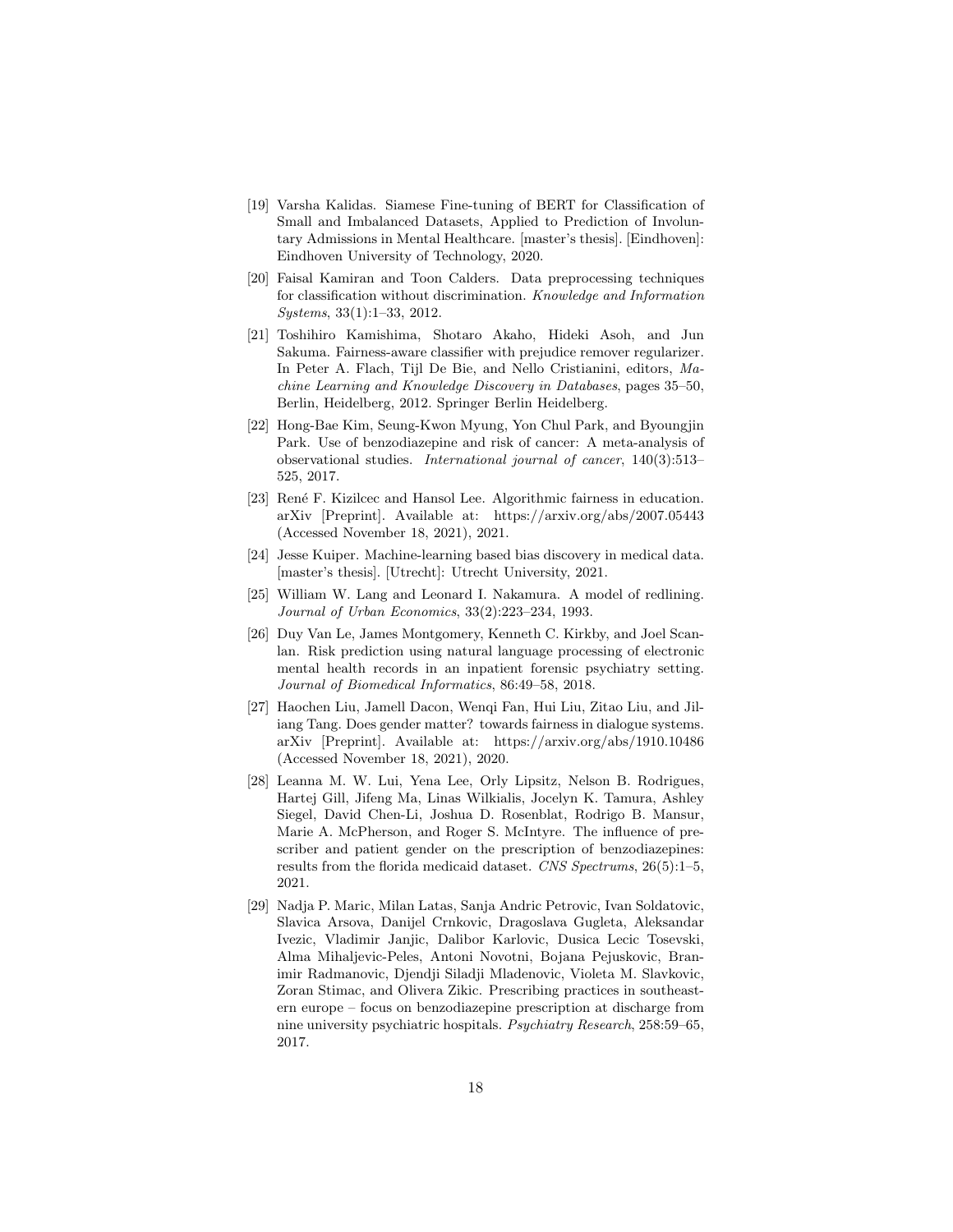- <span id="page-18-5"></span>[30] Roger S. McIntyre, Vincent Chin-Hung Chen, Yena Lee, Leanna M. W. Lui, Amna Majeed, Mehala Subramaniapillai, Rodrigo B. Mansur, Joshua D. Rosenblat, Yao-Hsu Yang, and Yi-Lung Chen. The influence of prescriber and patient gender on the prescription of benzodiazepines: evidence for stereotypes and biases? Social Psychiatry and Psychiatric Epidemiology, 56(6):1433–9285, 2021.
- <span id="page-18-1"></span>[31] Vincent Menger, Marco Spruit, Roel van Est, Eline Nap, and Floor Scheepers. Machine Learning Approach to Inpatient Violence Risk Assessment Using Routinely Collected Clinical Notes in Electronic Health Records. JAMA Network Open, 2(7):e196709–e196709, 07 2019.
- <span id="page-18-6"></span>[32] Suk Kyung Nam, Hui Jung Chu, Mi Kyoung Lee, Ji Hee Lee, Nuri Kim, and Sang Min Lee. A meta-analysis of gender differences in attitudes toward seeking professional psychological help. Journal of American College Health, 59(2):110–116, 2010.
- <span id="page-18-8"></span>[33] Nederlands Huisartsen Genootschap. Omrekentabel benzodiazepine naar diazepam 2 mg tabletten, 2014. https://www.nhg.org/sites/default/files/content/nhg org/images/ thema/omrekentabel benzodiaz. naar diazepam 2 mg tab.pdf.
- <span id="page-18-4"></span>[34] Mark Olfson, Marissa King, and Mihael Schoenbaum. Benzodiazepine Use in the United States. JAMA Psychiatry, 72(2):136–142, 2015.
- <span id="page-18-9"></span>[35] F. Pedregosa, G. Varoquaux, A. Gramfort, V. Michel, B. Thirion, O. Grisel, M. Blondel, P. Prettenhofer, R. Weiss, V. Dubourg, J. Vanderplas, A. Passos, D. Cournapeau, M. Brucher, M. Perrot, and E. Duchesnay. Scikit-learn: Machine learning in Python. Journal of Machine Learning Research, 12:2825–2830, 2011.
- <span id="page-18-0"></span>[36] John Pestian, Henry Nasrallah, Pawel Matykiewicz, Aurora Bennett, and Antoon Leenaars. Suicide note classification using natural language processing: A content analysis. Biomedical Informatics Insights, 3:BII.S4706, 2010.
- <span id="page-18-3"></span>[37] Shannon M. Peters, Kendra Quincy Knauf, Christina M. Derbidge, Ryan Kimmel, and Steven Vannoy. Demographic and clinical factors associated with benzodiazepine prescription at discharge from psychiatric inpatient treatment. General Hospital Psychiatry, 37(6):595– 600, 2015.
- <span id="page-18-10"></span>[38] Stephen R. Pfohl, Agata Foryciarz, and Nigam H. Shah. An empirical characterization of fair machine learning for clinical risk prediction. Journal of Biomedical Informatics, 113:103621, 2021.
- <span id="page-18-2"></span>[39] Gianluca Quaglio, Cristian Pattaro, Gilberto Gerra, Sophie Mathewson, Paul Verbanck, Don C. Des Jarlais, and Fabio Lugoboni. High dose benzodiazepine dependence: Description of 29 patients treated with flumazenil infusion and stabilised with clonazepam. Psychiatry Research, 198(3):457–462, 2012.
- <span id="page-18-7"></span>[40] A Rumshisky, Ghassemi, T Naumann, P Szolovits, V M Castro, T H McCoy, and R H Perlis. Predicting early psychiatric readmission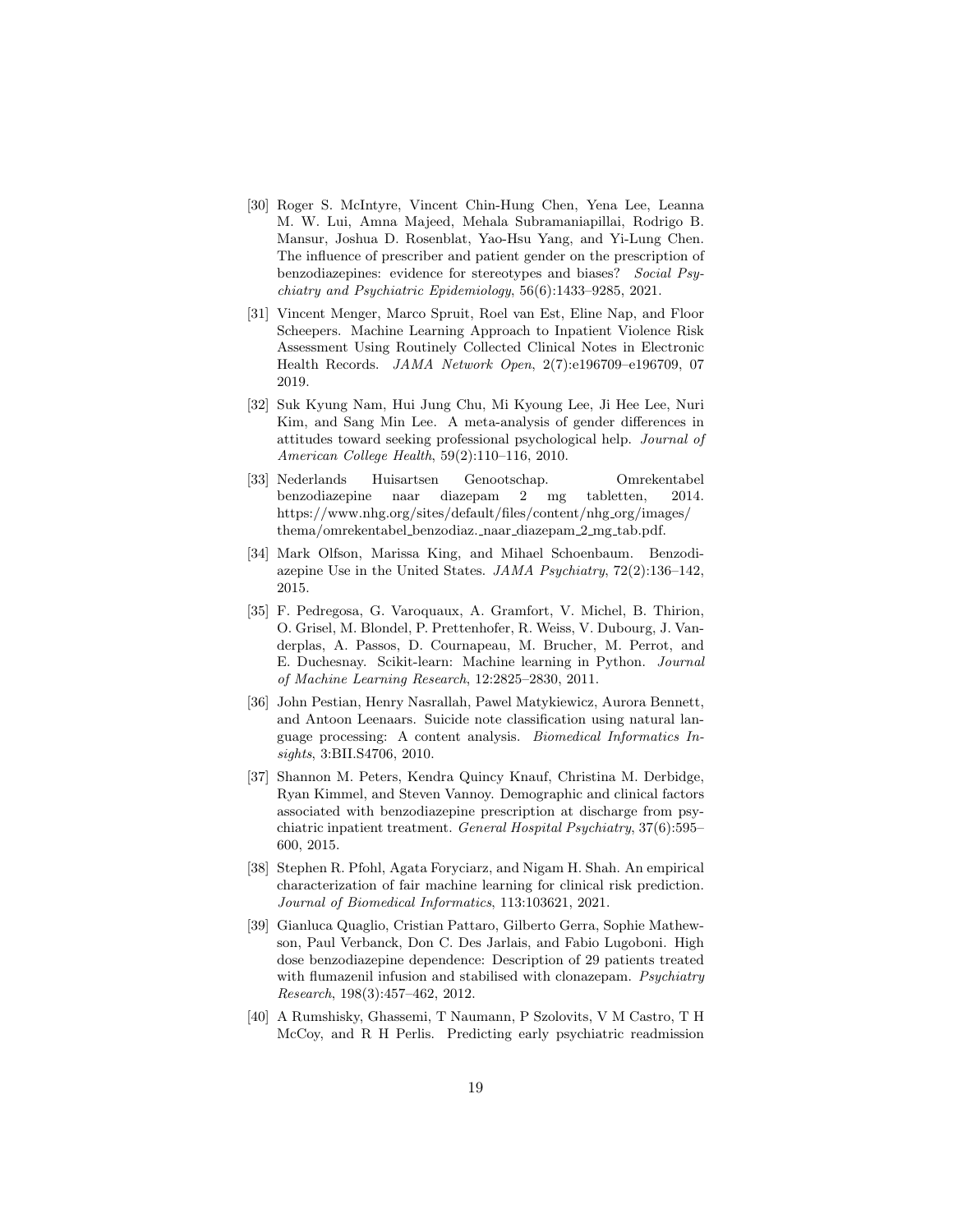with natural language processing of narrative discharge summaries. Transl Psychiatry, 6(10):e921, 2016.

- <span id="page-19-3"></span>[41] Pedro Saleiro, Benedict Kuester, Loren Hinkson, Jesse London, Abby Stevens, Ari Anisfeld, Kit T. Rodolfa, and Rayid Ghani. Aequitas: A bias and fairness audit toolkit. arXiv [Preprint]. Available at: https://arxiv.org/abs/1811.05577 (Accessed November 18, 2021), 2019.
- <span id="page-19-4"></span>[42] Morgan Klaus Scheuerman, Kandrea Wade, Caitlin Lustig, and Jed R. Brubaker. How we've taught algorithms to see identity: Constructing race and gender in image databases for facial analysis. Proc. ACM Hum.-Comput. Interact., 4(CSCW1), may 2020.
- <span id="page-19-8"></span>[43] Harvineet Singh, Vishwali Mhasawade, and Rumi Chunara. Generalizability challenges of mortality risk prediction models: A retrospective analysis on a multi-center database. medRxiv, 2021.
- <span id="page-19-9"></span>[44] Stephen M. Strakowski, Susan L. McElroy, Paul E. Keck, and Scott A. West. Racial influence on diagnosis in psychotic mania. Journal of Affective Disorders, 39(2):157–162, 1996.
- <span id="page-19-0"></span>[45] Robert Suchting, Charles E. Green, Stephen M. Glazier, and Scott D. Lane. A data science approach to predicting patient aggressive events in a psychiatric hospital. Psychiatry Research, 268:217–222, 2018.
- <span id="page-19-10"></span>[46] Sunny X. Tang, Reno Kriz, Sunghye Cho, Suh Jung Park, Jenna Harowitz, Raquel E. Gur, Mahendra T. Bhati, Daniel H. Wolf, João Sedoc, and Mark Y. Liberman. Natural language processing methods are sensitive to sub-clinical linguistic differences in schizophrenia spectrum disorders. npj Schizophrenia, 7(1):25, 2021.
- <span id="page-19-7"></span>[47] Sandhya Tripathi, Bradley A. Fritz, Mohamed Abdelhack, Michael S. Avidan, Yixin Chen, and Christopher R. King. (un)fairness in postoperative complication prediction models. arXiv [Preprint]. Available at: https://arxiv.org/abs/2011.02036 (Accessed November 18, 2021), 2020.
- <span id="page-19-1"></span>[48] Kasper van Mens, CWM de Schepper, Ben Wijnen, Saskia J Koldijk, Hugo Schnack, Peter de Looff, Joran Lokkerbol, Karen Wetherall, Seonaid Cleare, Rory C O'Connor, and Derek de Beurs. Predicting future suicidal behaviour in young adults, with different machine learning techniques: A population-based longitudinal study. Journal of Affective Disorders, 271:169–177, 2020.
- <span id="page-19-2"></span>[49] Christiaan H. Vinkers, Joeri K. Tijdink, Jurjen J. Luykx, and Roeland Vis. Kiezen voor de juiste benzodiazepine. Ned Tijdschr Geneeskd, 156:A4900, 2012.
- <span id="page-19-5"></span>[50] Tian Xu, Jennifer White, Sinan Kalkan, and Hatice Gunes. Investigating bias and fairness in facial expression recognition. In Adrien Bartoli and Andrea Fusiello, editors, Computer Vision – ECCV 2020 Workshops, pages 506–523, Cham, 2020. Springer International Publishing.
- <span id="page-19-6"></span>[51] Seyma Yucer, Samet Akcay, Noura Al-Moubayed, and Toby P. Breckon. Exploring racial bias within face recognition via persubject adversarially-enabled data augmentation. In Proceedings of